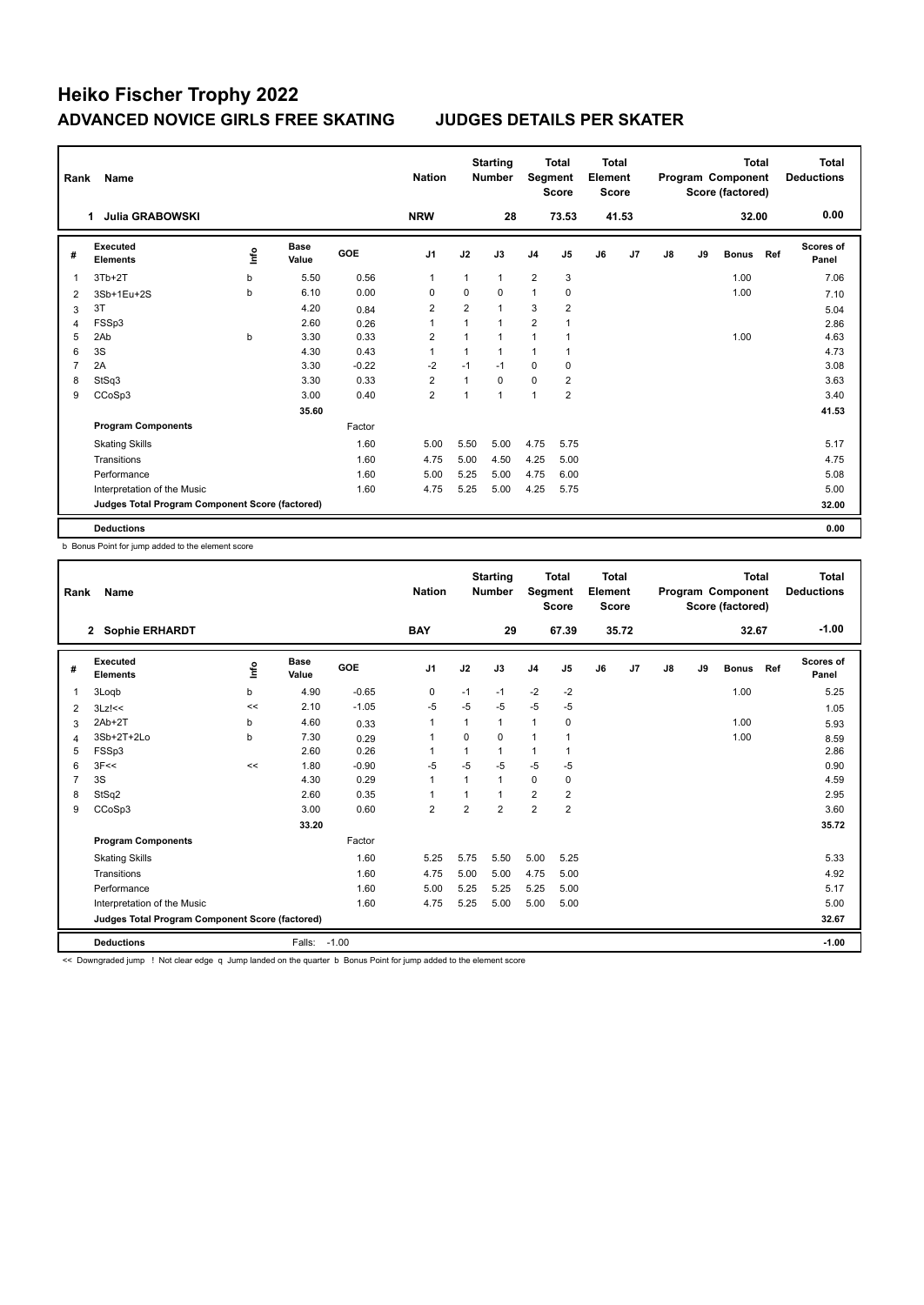| Rank           | Name                                            |      |                      |            | <b>Nation</b>  |                | <b>Starting</b><br><b>Number</b> | Segment        | <b>Total</b><br><b>Score</b> | <b>Total</b><br>Element<br><b>Score</b> |       |               |    | <b>Total</b><br>Program Component<br>Score (factored) |     | <b>Total</b><br><b>Deductions</b> |
|----------------|-------------------------------------------------|------|----------------------|------------|----------------|----------------|----------------------------------|----------------|------------------------------|-----------------------------------------|-------|---------------|----|-------------------------------------------------------|-----|-----------------------------------|
|                | Sasha TANDOGAN<br>3                             |      |                      |            | B-W            |                | 25                               |                | 58.44                        |                                         | 30.50 |               |    | 28.94                                                 |     | $-1.00$                           |
| #              | Executed<br><b>Elements</b>                     | ١nf٥ | <b>Base</b><br>Value | <b>GOE</b> | J1             | J2             | J3                               | J <sub>4</sub> | J5                           | J6                                      | J7    | $\mathsf{J}8$ | J9 | <b>Bonus</b>                                          | Ref | Scores of<br>Panel                |
| 1              | 3Lz                                             |      | 5.90                 | $-2.95$    | $-5$           | $-5$           | $-5$                             | $-5$           | $-5$                         |                                         |       |               |    |                                                       |     | 2.95                              |
| 2              | 3T <sub>b</sub>                                 | b    | 4.20                 | 0.14       | $\mathbf 0$    | $\Omega$       | 0                                | $\mathbf{1}$   | 1                            |                                         |       |               |    | 1.00                                                  |     | 5.34                              |
| 3              | FCSp2                                           |      | 2.30                 | 0.23       | $\overline{1}$ | $\mathbf{1}$   | 1                                | $\Omega$       | 1                            |                                         |       |               |    |                                                       |     | 2.53                              |
| 4              | 2Ab                                             | b    | 3.30                 | $-0.33$    | -1             | $-1$           | $-1$                             | $-1$           | $-2$                         |                                         |       |               |    | 1.00                                                  |     | 3.97                              |
| 5              | 3Tq+1Lo+1T                                      | q    | 5.10                 | $-1.12$    | -3             | $-2$           | $-3$                             | $-3$           | $-2$                         |                                         |       |               |    |                                                       |     | 3.98                              |
| 6              | StSq3                                           |      | 3.30                 | 0.33       | $\overline{1}$ | 1              | 1                                | $\mathbf{1}$   | $\mathbf{1}$                 |                                         |       |               |    |                                                       |     | 3.63                              |
| $\overline{7}$ | 2A                                              |      | 3.30                 | $-1.65$    | $-5$           | $-5$           | $-5$                             | $-5$           | $-5$                         |                                         |       |               |    |                                                       |     | 1.65                              |
| 8              | $2Lz+2T$                                        |      | 3.40                 | $-0.35$    | $-1$           | $-2$           | $-2$                             | $-1$           | $-2$                         |                                         |       |               |    |                                                       |     | 3.05                              |
| 9              | CCoSp3                                          |      | 3.00                 | 0.40       | $\overline{1}$ | $\overline{1}$ | $\overline{2}$                   | $\overline{2}$ | $\overline{1}$               |                                         |       |               |    |                                                       |     | 3.40                              |
|                |                                                 |      | 33.80                |            |                |                |                                  |                |                              |                                         |       |               |    |                                                       |     | 30.50                             |
|                | <b>Program Components</b>                       |      |                      | Factor     |                |                |                                  |                |                              |                                         |       |               |    |                                                       |     |                                   |
|                | <b>Skating Skills</b>                           |      |                      | 1.60       | 4.75           | 4.50           | 4.75                             | 4.50           | 5.00                         |                                         |       |               |    |                                                       |     | 4.67                              |
|                | Transitions                                     |      |                      | 1.60       | 4.50           | 4.25           | 4.50                             | 4.25           | 4.75                         |                                         |       |               |    |                                                       |     | 4.42                              |
|                | Performance                                     |      |                      | 1.60       | 4.50           | 4.25           | 4.50                             | 4.00           | 4.50                         |                                         |       |               |    |                                                       |     | 4.42                              |
|                | Interpretation of the Music                     |      |                      | 1.60       | 4.50           | 4.50           | 4.75                             | 3.75           | 4.75                         |                                         |       |               |    |                                                       |     | 4.58                              |
|                | Judges Total Program Component Score (factored) |      |                      |            |                |                |                                  |                |                              |                                         |       |               |    |                                                       |     | 28.94                             |
|                | <b>Deductions</b>                               |      | Falls:               | $-1.00$    |                |                |                                  |                |                              |                                         |       |               |    |                                                       |     | $-1.00$                           |

q Jump landed on the quarter b Bonus Point for jump added to the element score

| Rank | Name                                            |          |                      |         | <b>Nation</b>  |          | <b>Starting</b><br><b>Number</b> | Segment        | <b>Total</b><br><b>Score</b> | Total<br>Element<br><b>Score</b> |       |    |    | <b>Total</b><br>Program Component<br>Score (factored) |     | <b>Total</b><br><b>Deductions</b> |
|------|-------------------------------------------------|----------|----------------------|---------|----------------|----------|----------------------------------|----------------|------------------------------|----------------------------------|-------|----|----|-------------------------------------------------------|-----|-----------------------------------|
|      | 4 Sarah PESCH                                   |          |                      |         | <b>BAY</b>     |          | 24                               |                | 56.09                        |                                  | 27.78 |    |    | 28.81                                                 |     | $-0.50$                           |
| #    | Executed<br><b>Elements</b>                     | lnfo     | <b>Base</b><br>Value | GOE     | J <sub>1</sub> | J2       | J3                               | J <sub>4</sub> | J5                           | J6                               | J7    | J8 | J9 | <b>Bonus</b>                                          | Ref | <b>Scores of</b><br>Panel         |
| 1    | 2Lz+2T+2Lo                                      |          | 5.10                 | 0.07    | 0              | 0        | 0                                | $\mathbf{1}$   | $\mathbf{1}$                 |                                  |       |    |    |                                                       |     | 5.17                              |
| 2    | 2Ab                                             | b        | 3.30                 | $-0.77$ | $-2$           | $-2$     | $-2$                             | $-3$           | $-3$                         |                                  |       |    |    | 1.00                                                  |     | 3.53                              |
| 3    | 2A                                              |          | 3.30                 | $-0.99$ | $-3$           | $-3$     | $-3$                             | $-3$           | $-4$                         |                                  |       |    |    |                                                       |     | 2.31                              |
| 4    | FCSp2                                           |          | 2.30                 | 0.23    | $\mathbf{1}$   | 1        | 1                                | $\mathbf{1}$   |                              |                                  |       |    |    |                                                       |     | 2.53                              |
| 5    | 3S<                                             | $\hat{}$ | 3.44                 | $-1.72$ | $-5$           | $-5$     | $-5$                             | $-5$           | $-5$                         |                                  |       |    |    |                                                       |     | 1.72                              |
| 6    | $2F+2T$                                         |          | 3.10                 | 0.18    | $\mathbf{1}$   | $\Omega$ | 1                                | $\mathbf{1}$   | 1                            |                                  |       |    |    |                                                       |     | 3.28                              |
| 7    | 2Lz                                             |          | 2.10                 | 0.21    | $\mathbf{1}$   | 1        | $\overline{1}$                   | $\Omega$       |                              |                                  |       |    |    |                                                       |     | 2.31                              |
| 8    | StSq3                                           |          | 3.30                 | 0.33    | $\mathbf{1}$   |          | $\overline{1}$                   | $\mathbf 0$    |                              |                                  |       |    |    |                                                       |     | 3.63                              |
| 9    | CCoSp3                                          |          | 3.00                 | 0.30    | $\mathbf{1}$   | 1        | 1                                | $\overline{1}$ | 1                            |                                  |       |    |    |                                                       |     | 3.30                              |
|      |                                                 |          | 28.94                |         |                |          |                                  |                |                              |                                  |       |    |    |                                                       |     | 27.78                             |
|      | <b>Program Components</b>                       |          |                      | Factor  |                |          |                                  |                |                              |                                  |       |    |    |                                                       |     |                                   |
|      | <b>Skating Skills</b>                           |          |                      | 1.60    | 4.75           | 4.75     | 4.50                             | 3.75           | 4.75                         |                                  |       |    |    |                                                       |     | 4.67                              |
|      | Transitions                                     |          |                      | 1.60    | 4.50           | 4.50     | 4.25                             | 3.75           | 5.00                         |                                  |       |    |    |                                                       |     | 4.42                              |
|      | Performance                                     |          |                      | 1.60    | 4.50           | 4.25     | 4.50                             | 3.50           | 4.75                         |                                  |       |    |    |                                                       |     | 4.42                              |
|      | Interpretation of the Music                     |          |                      | 1.60    | 4.25           | 4.50     | 4.75                             | 3.75           | 4.75                         |                                  |       |    |    |                                                       |     | 4.50                              |
|      | Judges Total Program Component Score (factored) |          |                      |         |                |          |                                  |                |                              |                                  |       |    |    |                                                       |     | 28.81                             |
|      | <b>Deductions</b>                               |          | Falls:               | $-0.50$ |                |          |                                  |                |                              |                                  |       |    |    |                                                       |     | $-0.50$                           |

< Under-rotated jump b Bonus Point for jump added to the element score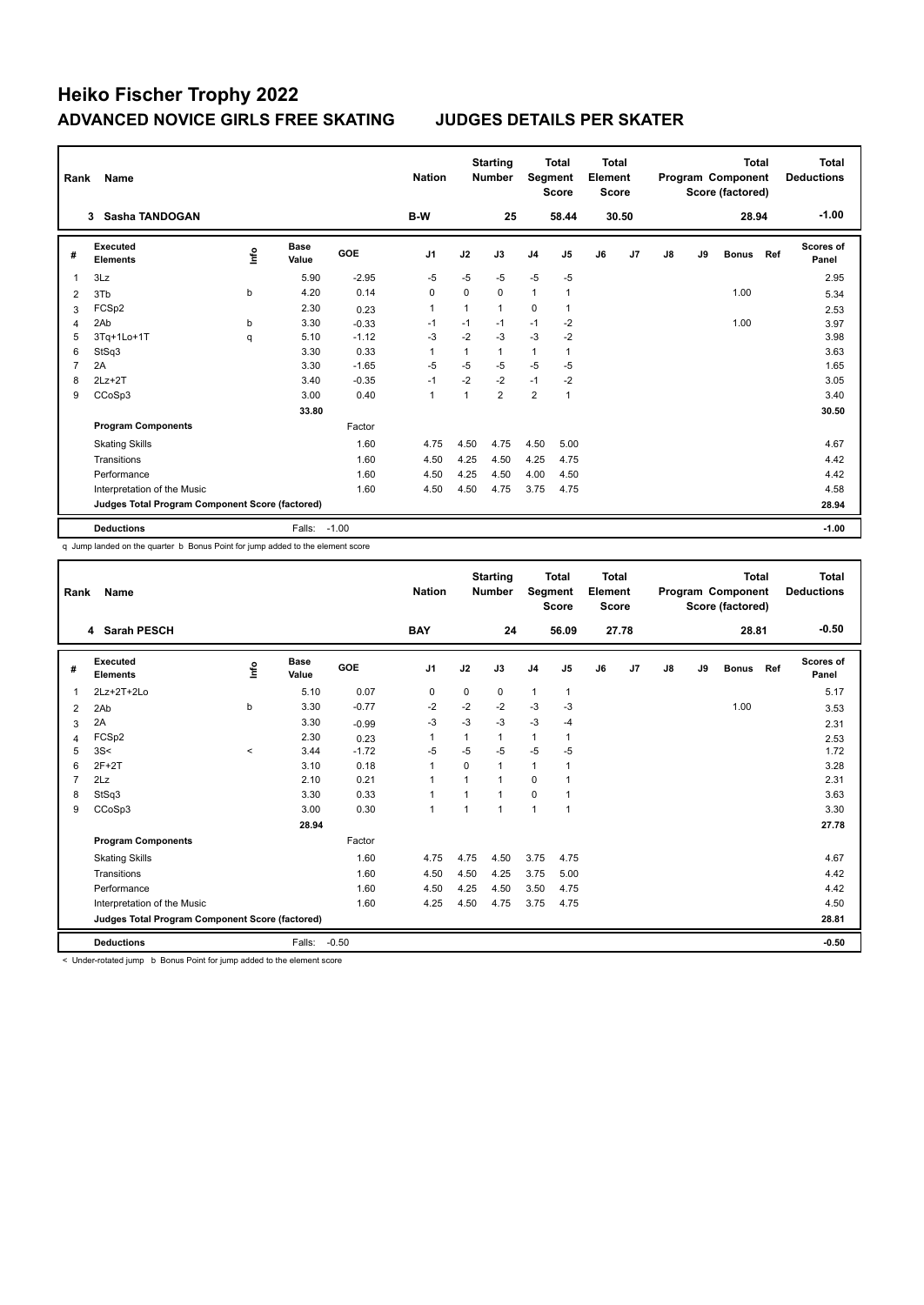| Rank           | Name                                            |         |                      |            | <b>Nation</b>  |      | <b>Starting</b><br><b>Number</b> | Segment        | <b>Total</b><br><b>Score</b> | Total<br>Element<br><b>Score</b> |       |    |    | <b>Total</b><br>Program Component<br>Score (factored) |     | Total<br><b>Deductions</b> |
|----------------|-------------------------------------------------|---------|----------------------|------------|----------------|------|----------------------------------|----------------|------------------------------|----------------------------------|-------|----|----|-------------------------------------------------------|-----|----------------------------|
|                | <b>Katharina VIALICHKA</b><br>5                 |         |                      |            | <b>NRW</b>     |      | 21                               |                | 55.83                        |                                  | 25.93 |    |    | 30.40                                                 |     | $-0.50$                    |
| #              | Executed<br><b>Elements</b>                     | lnfo    | <b>Base</b><br>Value | <b>GOE</b> | J <sub>1</sub> | J2   | J3                               | J <sub>4</sub> | J5                           | J6                               | J7    | J8 | J9 | <b>Bonus</b>                                          | Ref | <b>Scores of</b><br>Panel  |
| 1              | 2Ab                                             | b       | 3.30                 | 0.22       | $\mathbf{1}$   | 1    | 1                                | $\mathbf 0$    | 0                            |                                  |       |    |    | 1.00                                                  |     | 4.52                       |
| 2              | 2Lz!+1Eu+2F<                                    | $\prec$ | 4.04                 | $-0.49$    | -1             | $-3$ | $-2$                             | $-3$           | $-2$                         |                                  |       |    |    |                                                       |     | 3.55                       |
| 3              | 3S<                                             | $\prec$ | 3.44                 | $-0.69$    | $-2$           | $-2$ | $-2$                             | $-1$           | $-2$                         |                                  |       |    |    |                                                       |     | 2.75                       |
| 4              | $2F+2T$                                         |         | 3.10                 | 0.12       | 1              | 0    | $\Omega$                         | $\mathbf{1}$   | 2                            |                                  |       |    |    |                                                       |     | 3.22                       |
| 5              | CCoSp3                                          |         | 3.00                 | 0.40       | 1              |      | $\mathbf{1}$                     | $\overline{2}$ | $\overline{2}$               |                                  |       |    |    |                                                       |     | 3.40                       |
| 6              | StSq2                                           |         | 2.60                 | 0.26       | 1              |      | $\mathbf{1}$                     | $\mathbf{1}$   | 3                            |                                  |       |    |    |                                                       |     | 2.86                       |
| $\overline{7}$ | 2A<                                             | $\prec$ | 2.64                 | $-1.32$    | $-5$           | $-5$ | $-5$                             | $-5$           | $-5$                         |                                  |       |    |    |                                                       |     | 1.32                       |
| 8              | 2Lze                                            | e       | 1.68                 | $-0.23$    | $-1$           | $-3$ | $-2$                             | $\mathbf 0$    | $-1$                         |                                  |       |    |    |                                                       |     | 1.45                       |
| 9              | FSSp3                                           |         | 2.60                 | 0.26       | $\overline{1}$ |      | $\mathbf{1}$                     | $\mathbf{1}$   | $\overline{2}$               |                                  |       |    |    |                                                       |     | 2.86                       |
|                |                                                 |         | 26.40                |            |                |      |                                  |                |                              |                                  |       |    |    |                                                       |     | 25.93                      |
|                | <b>Program Components</b>                       |         |                      | Factor     |                |      |                                  |                |                              |                                  |       |    |    |                                                       |     |                            |
|                | <b>Skating Skills</b>                           |         |                      | 1.60       | 4.75           | 5.00 | 5.00                             | 4.50           | 5.25                         |                                  |       |    |    |                                                       |     | 4.92                       |
|                | Transitions                                     |         |                      | 1.60       | 4.25           | 4.75 | 4.75                             | 4.25           | 5.25                         |                                  |       |    |    |                                                       |     | 4.58                       |
|                | Performance                                     |         |                      | 1.60       | 4.50           | 5.00 | 5.00                             | 4.50           | 5.50                         |                                  |       |    |    |                                                       |     | 4.83                       |
|                | Interpretation of the Music                     |         |                      | 1.60       | 4.25           | 4.75 | 4.75                             | 4.50           | 5.25                         |                                  |       |    |    |                                                       |     | 4.67                       |
|                | Judges Total Program Component Score (factored) |         |                      |            |                |      |                                  |                |                              |                                  |       |    |    |                                                       |     | 30.40                      |
|                | <b>Deductions</b>                               |         | Falls:               | $-0.50$    |                |      |                                  |                |                              |                                  |       |    |    |                                                       |     | $-0.50$                    |

< Under-rotated jump e Wrong edge ! Not clear edge b Bonus Point for jump added to the element score

| Rank         | Name                                            |         |                      |         | <b>Nation</b>  |          | <b>Starting</b><br><b>Number</b> | Segment        | <b>Total</b><br><b>Score</b> | Total<br>Element<br><b>Score</b> |       |    |    | <b>Total</b><br>Program Component<br>Score (factored) |     | Total<br><b>Deductions</b> |
|--------------|-------------------------------------------------|---------|----------------------|---------|----------------|----------|----------------------------------|----------------|------------------------------|----------------------------------|-------|----|----|-------------------------------------------------------|-----|----------------------------|
|              | Sophia EDLER<br>6                               |         |                      |         | B-W            |          | 22                               |                | 52.96                        |                                  | 24.70 |    |    | 28.26                                                 |     | 0.00                       |
| #            | Executed<br><b>Elements</b>                     | ١nf٥    | <b>Base</b><br>Value | GOE     | J <sub>1</sub> | J2       | J3                               | J <sub>4</sub> | J <sub>5</sub>               | J6                               | J7    | J8 | J9 | <b>Bonus</b>                                          | Ref | Scores of<br>Panel         |
| $\mathbf{1}$ | 2Ab                                             | b       | 3.30                 | $-0.44$ | $-2$           | $-1$     | $-2$                             | $-1$           | $-1$                         |                                  |       |    |    | 1.00                                                  |     | 3.86                       |
| 2            | 2Lo                                             |         | 1.70                 | 0.17    | 1              | 1        | 1                                | $\mathbf{1}$   | $\overline{2}$               |                                  |       |    |    |                                                       |     | 1.87                       |
| 3            | 2Lz                                             |         | 2.10                 | 0.21    | 1              | 0        |                                  | 1              | 3                            |                                  |       |    |    |                                                       |     | 2.31                       |
| 4            | 2A<                                             | $\prec$ | 2.64                 | $-0.53$ | -3             | $-2$     | $-2$                             | $-2$           | $-2$                         |                                  |       |    |    |                                                       |     | 2.11                       |
| 5            | $2F+2T$                                         |         | 3.10                 | 0.18    | 1              | 1        | 1                                | 1              | $\overline{2}$               |                                  |       |    |    |                                                       |     | 3.28                       |
| 6            | 2Lz+1Eu<<+2S                                    | <<      | 3.40                 | $-0.49$ | $-1$           | $-3$     | $-2$                             | $-4$           | $-2$                         |                                  |       |    |    |                                                       |     | 2.91                       |
|              | CCoSp3                                          |         | 3.00                 | 0.20    | $\Omega$       | $\Omega$ | 1                                | $\mathbf{1}$   | 1                            |                                  |       |    |    |                                                       |     | 3.20                       |
| 8            | StSq2                                           |         | 2.60                 | 0.26    | 1              | $\Omega$ | $\overline{1}$                   | 1              | $\overline{2}$               |                                  |       |    |    |                                                       |     | 2.86                       |
| 9            | FCSp2                                           |         | 2.30                 | 0.00    | $\mathbf 0$    | $\Omega$ | $\Omega$                         | $\mathbf 0$    | $-1$                         |                                  |       |    |    |                                                       |     | 2.30                       |
|              |                                                 |         | 24.14                |         |                |          |                                  |                |                              |                                  |       |    |    |                                                       |     | 24.70                      |
|              | <b>Program Components</b>                       |         |                      | Factor  |                |          |                                  |                |                              |                                  |       |    |    |                                                       |     |                            |
|              | <b>Skating Skills</b>                           |         |                      | 1.60    | 4.50           | 4.50     | 4.75                             | 4.50           | 5.00                         |                                  |       |    |    |                                                       |     | 4.58                       |
|              | Transitions                                     |         |                      | 1.60    | 4.00           | 4.00     | 4.75                             | 4.25           | 5.25                         |                                  |       |    |    |                                                       |     | 4.33                       |
|              | Performance                                     |         |                      | 1.60    | 4.25           | 4.25     | 4.75                             | 4.50           | 5.00                         |                                  |       |    |    |                                                       |     | 4.50                       |
|              | Interpretation of the Music                     |         |                      | 1.60    | 4.00           | 4.00     | 4.75                             | 4.00           | 5.25                         |                                  |       |    |    |                                                       |     | 4.25                       |
|              | Judges Total Program Component Score (factored) |         |                      |         |                |          |                                  |                |                              |                                  |       |    |    |                                                       |     | 28.26                      |
|              | <b>Deductions</b>                               |         |                      |         |                |          |                                  |                |                              |                                  |       |    |    |                                                       |     | 0.00                       |

< Under-rotated jump << Downgraded jump b Bonus Point for jump added to the element score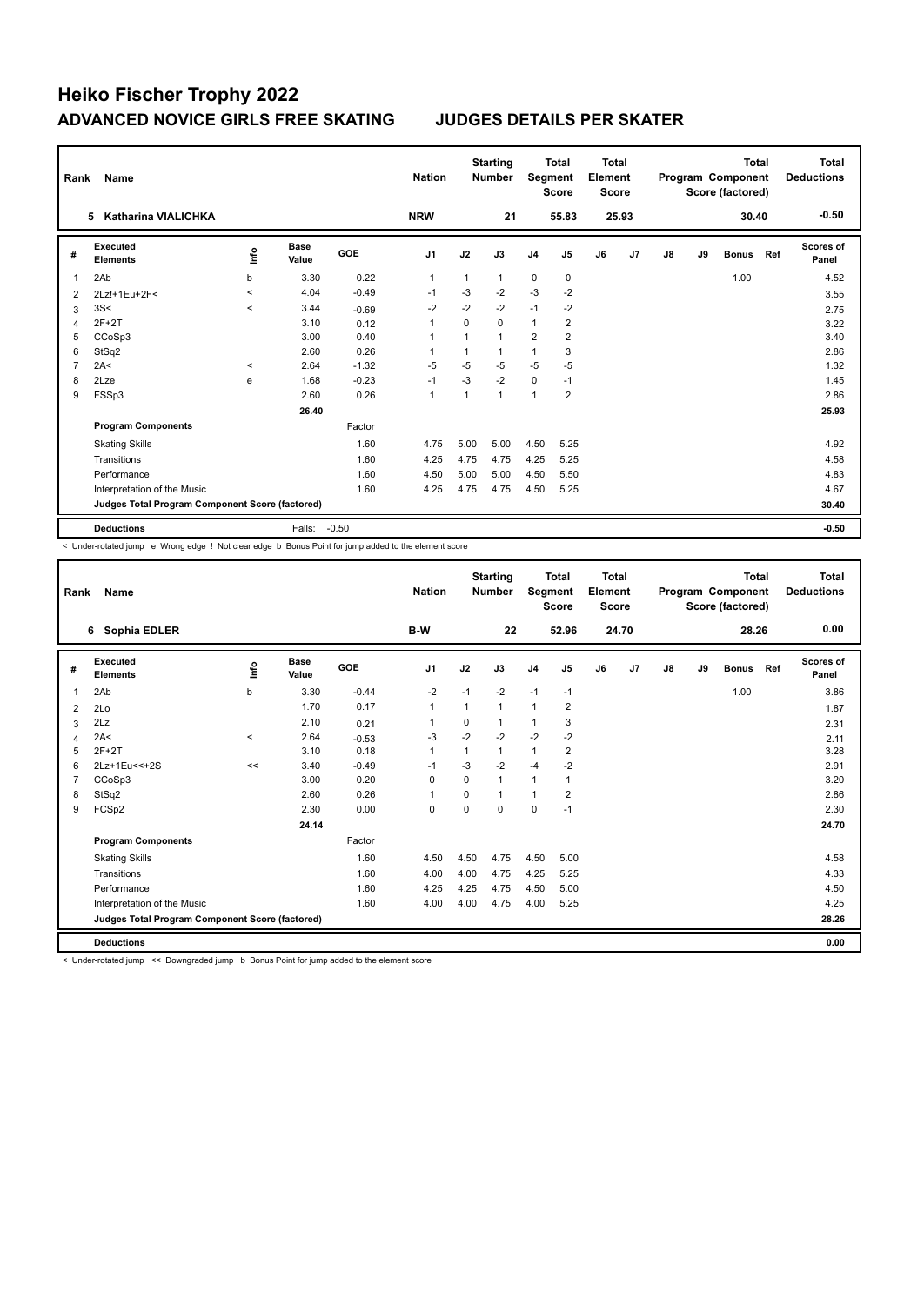| Rank           | Name                                            |             |                      |         | <b>Nation</b>  |                | <b>Starting</b><br><b>Number</b> |              | Total<br>Segment<br><b>Score</b> | <b>Total</b><br>Element<br><b>Score</b> |       |    |    | <b>Total</b><br>Program Component<br>Score (factored) |     | <b>Total</b><br><b>Deductions</b> |
|----------------|-------------------------------------------------|-------------|----------------------|---------|----------------|----------------|----------------------------------|--------------|----------------------------------|-----------------------------------------|-------|----|----|-------------------------------------------------------|-----|-----------------------------------|
|                | 7 Heerang JUN                                   |             |                      |         | <b>BAY</b>     |                | 11                               |              | 52.14                            |                                         | 23.74 |    |    | 28.40                                                 |     | 0.00                              |
| #              | <b>Executed</b><br><b>Elements</b>              | e           | <b>Base</b><br>Value | GOE     | J1             | J2             | J3                               | J4           | J5                               | J6                                      | J7    | J8 | J9 |                                                       | Ref | <b>Scores of</b><br>Panel         |
| $\mathbf{1}$   | 2F+2Lo+2T                                       |             | 4.80                 | 0.24    | $\overline{2}$ | $\mathbf{1}$   | $\mathbf{1}$                     | $\mathbf{1}$ | $\overline{2}$                   |                                         |       |    |    |                                                       |     | 5.04                              |
| $\overline{2}$ | $2Lz+2T$                                        |             | 3.40                 | 0.14    | $\mathbf{1}$   | $\Omega$       | $\mathbf{1}$                     | $\Omega$     | 1                                |                                         |       |    |    |                                                       |     | 3.54                              |
| $\mathbf{3}$   | 1A                                              |             | 1.10                 | 0.11    | 1              | $\mathbf{1}$   | $\mathbf{1}$                     | $\mathbf{1}$ | $\mathbf{1}$                     |                                         |       |    |    |                                                       |     | 1.21                              |
| $\overline{4}$ | CCoSp3                                          |             | 3.00                 | 0.30    | $\mathbf{1}$   | $\mathbf{1}$   | $\overline{2}$                   | $\mathbf{1}$ | $\mathbf{1}$                     |                                         |       |    |    |                                                       |     | 3.30                              |
| 5              | 2Lz                                             |             | 2.10                 | 0.35    | $\overline{2}$ | $\overline{2}$ | $\mathbf{1}$                     | $\mathbf{1}$ | $\overline{2}$                   |                                         |       |    |    |                                                       |     | 2.45                              |
| 6              | 2Lo                                             |             | 1.70                 | $-0.28$ | $-1$           | $-1$           | $-2$                             | $-2$         | $-2$                             |                                         |       |    |    |                                                       |     | 1.42                              |
| $\overline{7}$ | 2F                                              |             | 1.80                 | 0.12    | $\mathbf{1}$   | $\mathbf 0$    | $\mathbf{1}$                     | $\mathbf 0$  | $\mathbf{1}$                     |                                         |       |    |    |                                                       |     | 1.92                              |
| 8              | FSSp1                                           |             | 2.00                 | 0.00    | $\mathbf 0$    | 0              | $\mathbf 0$                      | $\mathbf 0$  | $\pmb{0}$                        |                                         |       |    |    |                                                       |     | 2.00                              |
| 9              | StSq2                                           |             | 2.60                 | 0.26    | $\mathbf{1}$   | $\mathbf{1}$   | $\overline{1}$                   | $\mathbf 0$  | $\mathbf{1}$                     |                                         |       |    |    |                                                       |     | 2.86                              |
|                |                                                 |             | 22.50                |         |                |                |                                  |              |                                  |                                         |       |    |    |                                                       |     | 23.74                             |
|                | <b>Program Components</b>                       |             |                      | Factor  |                |                |                                  |              |                                  |                                         |       |    |    |                                                       |     |                                   |
|                | <b>Skating Skills</b>                           |             |                      | 1.60    | 4.50           | 4.75           | 4.50                             | 4.25         | 4.75                             |                                         |       |    |    |                                                       |     | 4.58                              |
|                | Transitions                                     |             |                      | 1.60    | 4.25           | 4.50           | 4.25                             | 4.25         | 4.50                             |                                         |       |    |    |                                                       |     | 4.33                              |
|                | Performance                                     |             |                      | 1.60    | 4.25           | 4.50           | 4.25                             | 4.50         | 4.75                             |                                         |       |    |    |                                                       |     | 4.42                              |
|                | Interpretation of the Music                     |             |                      | 1.60    | 4.25           | 4.50           | 4.50                             | 4.25         | 4.50                             |                                         |       |    |    |                                                       |     | 4.42                              |
|                | Judges Total Program Component Score (factored) |             |                      |         |                |                |                                  |              |                                  |                                         |       |    |    |                                                       |     | 28.40                             |
|                | <b>Deductions</b>                               |             |                      |         |                |                |                                  |              |                                  |                                         |       |    |    |                                                       |     | 0.00                              |
|                |                                                 |             |                      |         |                |                |                                  |              |                                  |                                         |       |    |    |                                                       |     |                                   |
| Rank           | Name                                            |             |                      |         | <b>Nation</b>  |                | <b>Starting</b><br>Number        | Segment      | <b>Total</b><br><b>Score</b>     | <b>Total</b><br>Element<br><b>Score</b> |       |    |    | <b>Total</b><br>Program Component<br>Score (factored) |     | <b>Total</b><br><b>Deductions</b> |
|                | 8 Louisa BRAND                                  |             |                      |         | B-W            |                | 26                               |              | 51.51                            |                                         | 24.01 |    |    | 28.00                                                 |     | $-0.50$                           |
| #              | <b>Executed</b><br><b>Elements</b>              | ١f          | <b>Base</b><br>Value | GOE     | J <sub>1</sub> | J2             | J3                               | J4           | J5                               | J6                                      | J7    | J8 | J9 | <b>Bonus</b>                                          | Ref | Scores of<br>Panel                |
| $\mathbf{1}$   | 2Ab                                             | $\mathsf b$ | 3.30                 | $-0.33$ | $-1$           | $-1$           | $-1$                             | $-1$         | $-1$                             |                                         |       |    |    | 1.00                                                  |     | 3.97                              |
| $\overline{2}$ | 3Sqb                                            | b           | 4.30                 | $-1.29$ | $-3$           | $-3$           | $-2$                             | $-3$         | $-3$                             |                                         |       |    |    | 1.00                                                  |     | 4.01                              |
| 3              | CCoSp1V                                         |             | 1.50                 | 0.05    | 1              | $\pmb{0}$      | $\mathbf{1}$                     | $\pmb{0}$    | 0                                |                                         |       |    |    |                                                       |     | 1.55                              |
| $\overline{4}$ | 3Sq+REP                                         | q           | 3.01                 | $-2.15$ | $-5$           | $-5$           | $-5$                             | $-5$         | $-5$                             |                                         |       |    |    |                                                       |     | 0.86                              |
| 5              | 2Lz+1Eu+2F                                      |             | 4.40                 | 0.14    | $\mathbf{1}$   | $\pmb{0}$      | $\mathbf 0$                      | $\mathbf{1}$ | $\mathbf{1}$                     |                                         |       |    |    |                                                       |     | 4.54                              |
| 6              | 2F                                              |             | 1.80                 | 0.18    | 1              | $\mathbf{1}$   | $\mathbf{1}$                     | 1            | $\overline{2}$                   |                                         |       |    |    |                                                       |     | 1.98                              |
| $\overline{7}$ | StSq2                                           |             | 2.60                 | 0.09    | $\mathbf{1}$   | $\mathbf 0$    | $\mathbf{1}$                     | 0            | $\pmb{0}$                        |                                         |       |    |    |                                                       |     | 2.69                              |
| 8              | 2Lz                                             |             | 2.10                 | $-0.77$ | $-3$           | $-4$           | -4                               | $-3$         | $-5$                             |                                         |       |    |    |                                                       |     | 1.33                              |
| 9              | FCSp3                                           |             | 2.80                 | 0.28    | $\mathbf{1}$   | $\mathbf{1}$   | $\overline{1}$                   | $\mathbf{1}$ | $\mathbf{1}$                     |                                         |       |    |    |                                                       |     | 3.08                              |
|                |                                                 |             | 25.81                |         |                |                |                                  |              |                                  |                                         |       |    |    |                                                       |     | 24.01                             |
|                | <b>Program Components</b>                       |             |                      | Factor  |                |                |                                  |              |                                  |                                         |       |    |    |                                                       |     |                                   |
|                | <b>Skating Skills</b>                           |             |                      | 1.60    | 4.75           | 4.50           | 4.75                             | 4.50         | 4.50                             |                                         |       |    |    |                                                       |     | 4.58                              |
|                | Transitions                                     |             |                      | 1.60    | 4.50           | 4.00           | 4.25                             | 4.00         | 4.50                             |                                         |       |    |    |                                                       |     | 4.25                              |
|                | Performance                                     |             |                      | 1.60    | 4.50           | 4.25           | 4.25                             | 4.25         | 4.00                             |                                         |       |    |    |                                                       |     | 4.25                              |
|                | Interpretation of the Music                     |             |                      | 1.60    | 4.50           | 4.25           | 4.50                             | 4.25         | 4.50                             |                                         |       |    |    |                                                       |     | 4.42                              |
|                | Judges Total Program Component Score (factored) |             |                      |         |                |                |                                  |              |                                  |                                         |       |    |    |                                                       |     | 28.00                             |

REP Jump repetition q Jump landed on the quarter b Bonus Point for jump added to the element score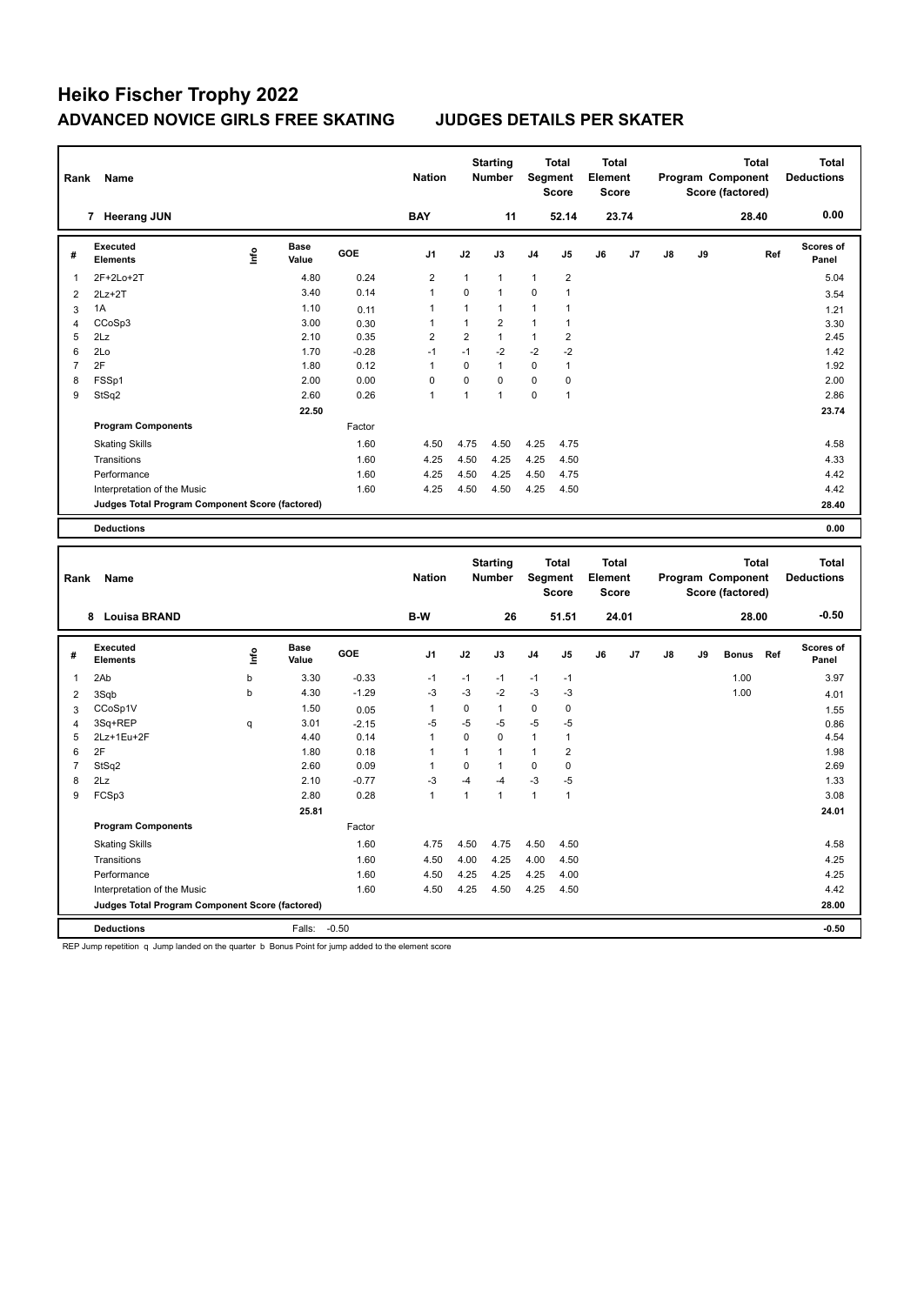| Rank           | Name                                            |      |                      |            | <b>Nation</b>  |                | <b>Starting</b><br><b>Number</b> | Segment        | <b>Total</b><br><b>Score</b> | <b>Total</b><br>Element<br><b>Score</b> |       |    |    | <b>Total</b><br>Program Component<br>Score (factored) | Total<br><b>Deductions</b> |
|----------------|-------------------------------------------------|------|----------------------|------------|----------------|----------------|----------------------------------|----------------|------------------------------|-----------------------------------------|-------|----|----|-------------------------------------------------------|----------------------------|
|                | <b>Hannah KEIß</b><br>9                         |      |                      |            | <b>BAY</b>     |                | 18                               |                | 49.83                        |                                         | 20.60 |    |    | 29.73                                                 | $-0.50$                    |
| #              | <b>Executed</b><br><b>Elements</b>              | ١nf٥ | <b>Base</b><br>Value | <b>GOE</b> | J <sub>1</sub> | J2             | J3                               | J <sub>4</sub> | J <sub>5</sub>               | J6                                      | J7    | J8 | J9 | Ref                                                   | Scores of<br>Panel         |
| 1              | 3Lo<<                                           | <<   | 1.70                 | $-0.85$    | $-5$           | $-5$           | $-5$                             | $-5$           | $-5$                         |                                         |       |    |    |                                                       | 0.85                       |
| $\overline{2}$ | 2A<<+1Eu<<+2S                                   | <<   | 2.40                 | $-0.52$    | $-4$           | $-4$           | $-4$                             | $-5$           | $-4$                         |                                         |       |    |    |                                                       | 1.88                       |
| 3              | 2S                                              |      | 1.30                 | 0.13       | -1             | 1              | $\mathbf{1}$                     | 1              | 2                            |                                         |       |    |    |                                                       | 1.43                       |
| 4              | $2F+2T$                                         |      | 3.10                 | 0.06       | 1              | $\Omega$       | $\Omega$                         | 0              |                              |                                         |       |    |    |                                                       | 3.16                       |
| 5              | FCSp2                                           |      | 2.30                 | 0.38       | -1             | $\overline{2}$ | $\overline{2}$                   | 1              | $\overline{2}$               |                                         |       |    |    |                                                       | 2.68                       |
| 6              | 2F                                              |      | 1.80                 | 0.18       | 1              | $\mathbf 0$    | $\mathbf{1}$                     | 1              |                              |                                         |       |    |    |                                                       | 1.98                       |
| 7              | StSq2                                           |      | 2.60                 | 0.61       | $\overline{2}$ | 3              | $\overline{2}$                   | $\overline{2}$ | 3                            |                                         |       |    |    |                                                       | 3.21                       |
| 8              | 2Lo                                             |      | 1.70                 | 0.11       | 1              | $\mathbf 0$    | $\mathbf{1}$                     | 0              | $\overline{2}$               |                                         |       |    |    |                                                       | 1.81                       |
| 9              | CCoSp3                                          |      | 3.00                 | 0.60       | $\overline{1}$ | $\overline{2}$ | $\overline{2}$                   | $\overline{2}$ | $\overline{2}$               |                                         |       |    |    |                                                       | 3.60                       |
|                |                                                 |      | 19.90                |            |                |                |                                  |                |                              |                                         |       |    |    |                                                       | 20.60                      |
|                | <b>Program Components</b>                       |      |                      | Factor     |                |                |                                  |                |                              |                                         |       |    |    |                                                       |                            |
|                | <b>Skating Skills</b>                           |      |                      | 1.60       | 4.50           | 5.00           | 4.75                             | 4.25           | 5.50                         |                                         |       |    |    |                                                       | 4.75                       |
|                | Transitions                                     |      |                      | 1.60       | 4.50           | 4.75           | 4.50                             | 4.25           | 5.50                         |                                         |       |    |    |                                                       | 4.58                       |
|                | Performance                                     |      |                      | 1.60       | 4.75           | 4.50           | 4.50                             | 4.50           | 5.00                         |                                         |       |    |    |                                                       | 4.58                       |
|                | Interpretation of the Music                     |      |                      | 1.60       | 4.25           | 4.75           | 4.75                             | 4.50           | 5.50                         |                                         |       |    |    |                                                       | 4.67                       |
|                | Judges Total Program Component Score (factored) |      |                      |            |                |                |                                  |                |                              |                                         |       |    |    |                                                       | 29.73                      |
|                | <b>Deductions</b>                               |      | Falls:               | $-0.50$    |                |                |                                  |                |                              |                                         |       |    |    |                                                       | $-0.50$                    |

<< Downgraded jump

| Rank | <b>Name</b>                                     |          |                      |         | <b>Nation</b>  |          | <b>Starting</b><br><b>Number</b> | Segment        | Total<br><b>Score</b> | <b>Total</b><br>Element<br><b>Score</b> |       |    |    | <b>Total</b><br>Program Component<br>Score (factored) | <b>Total</b><br><b>Deductions</b> |
|------|-------------------------------------------------|----------|----------------------|---------|----------------|----------|----------------------------------|----------------|-----------------------|-----------------------------------------|-------|----|----|-------------------------------------------------------|-----------------------------------|
| 10   | <b>Rebecca BREEST</b>                           |          |                      |         | <b>SAS</b>     |          | 23                               |                | 48.29                 |                                         | 22.95 |    |    | 25.34                                                 | 0.00                              |
| #    | Executed<br><b>Elements</b>                     | lnfo     | <b>Base</b><br>Value | GOE     | J <sub>1</sub> | J2       | J3                               | J <sub>4</sub> | J <sub>5</sub>        | J6                                      | J7    | J8 | J9 | Ref                                                   | <b>Scores of</b><br>Panel         |
| 1    | $2Lz+2T$                                        |          | 3.40                 | 0.14    | $\mathbf{1}$   | 0        | 0                                | $\mathbf{1}$   | $\overline{2}$        |                                         |       |    |    |                                                       | 3.54                              |
| 2    | 3S<                                             | $\hat{}$ | 3.44                 | $-0.69$ | -3             | $-2$     | $-2$                             | $-2$           | $-1$                  |                                         |       |    |    |                                                       | 2.75                              |
| 3    | 2A<<                                            | <<       | 1.10                 | $-0.40$ | $-3$           | $-4$     | $-3$                             | $-4$           | $-4$                  |                                         |       |    |    |                                                       | 0.70                              |
| 4    | FSSp3                                           |          | 2.60                 | $-0.09$ | $\mathbf{1}$   | $-1$     | $-1$                             | 0              | 0                     |                                         |       |    |    |                                                       | 2.51                              |
| 5    | 2Lo                                             |          | 1.70                 | 0.17    | $\mathbf{1}$   | 1        | 1                                | $\mathbf{1}$   |                       |                                         |       |    |    |                                                       | 1.87                              |
| 6    | 2F+2Tq+2Lo<<                                    | <<       | 3.60                 | $-0.72$ | $-2$           | $-4$     | $-4$                             | $-5$           | $-4$                  |                                         |       |    |    |                                                       | 2.88                              |
|      | 2Lz                                             |          | 2.10                 | 0.00    | $\overline{1}$ | $\Omega$ | 0                                | $\mathbf 0$    | 0                     |                                         |       |    |    |                                                       | 2.10                              |
| 8    | StSq3                                           |          | 3.30                 | 0.00    | $\mathbf{1}$   | $\Omega$ | $\Omega$                         | $\mathbf 0$    | $\mathbf 0$           |                                         |       |    |    |                                                       | 3.30                              |
| 9    | CCoSp3                                          |          | 3.00                 | 0.30    | $\overline{1}$ | 1        | 1                                | 1              | $\mathbf 0$           |                                         |       |    |    |                                                       | 3.30                              |
|      |                                                 |          | 24.24                |         |                |          |                                  |                |                       |                                         |       |    |    |                                                       | 22.95                             |
|      | <b>Program Components</b>                       |          |                      | Factor  |                |          |                                  |                |                       |                                         |       |    |    |                                                       |                                   |
|      | <b>Skating Skills</b>                           |          |                      | 1.60    | 4.75           | 4.25     | 4.00                             | 3.75           | 4.50                  |                                         |       |    |    |                                                       | 4.25                              |
|      | Transitions                                     |          |                      | 1.60    | 4.50           | 4.00     | 3.50                             | 3.75           | 3.00                  |                                         |       |    |    |                                                       | 3.75                              |
|      | Performance                                     |          |                      | 1.60    | 4.25           | 4.00     | 3.75                             | 3.50           | 4.00                  |                                         |       |    |    |                                                       | 3.92                              |
|      | Interpretation of the Music                     |          |                      | 1.60    | 4.25           | 4.00     | 4.00                             | 3.75           | 3.50                  |                                         |       |    |    |                                                       | 3.92                              |
|      | Judges Total Program Component Score (factored) |          |                      |         |                |          |                                  |                |                       |                                         |       |    |    |                                                       | 25.34                             |
|      | <b>Deductions</b>                               |          |                      |         |                |          |                                  |                |                       |                                         |       |    |    |                                                       | 0.00                              |

< Under-rotated jump << Downgraded jump q Jump landed on the quarter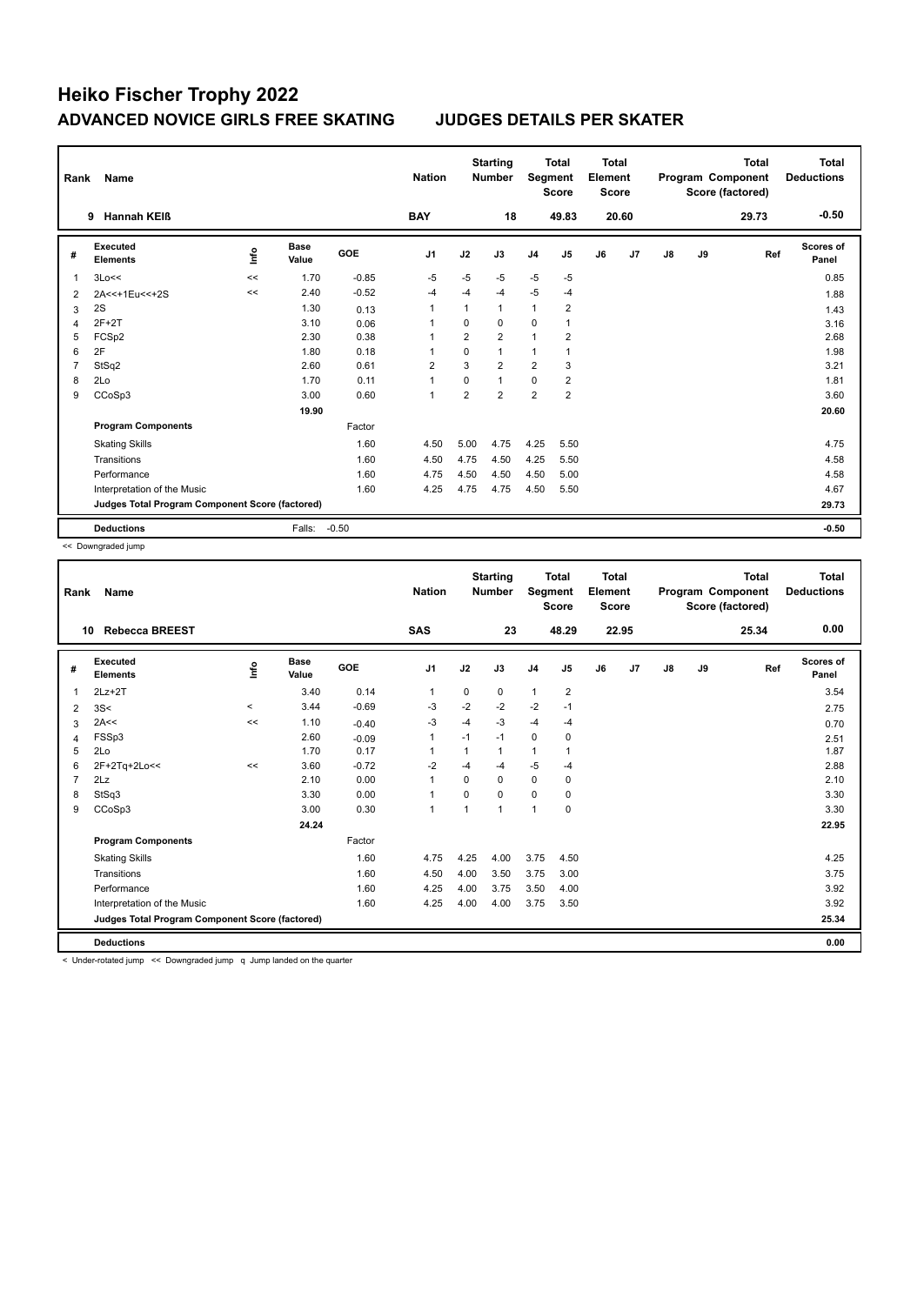| Rank | Name                                            |      |                      |        | <b>Nation</b>  |                | <b>Starting</b><br><b>Number</b> | Segment        | <b>Total</b><br><b>Score</b> | <b>Total</b><br>Element<br><b>Score</b> |       |               |    | <b>Total</b><br>Program Component<br>Score (factored) | <b>Total</b><br><b>Deductions</b> |
|------|-------------------------------------------------|------|----------------------|--------|----------------|----------------|----------------------------------|----------------|------------------------------|-----------------------------------------|-------|---------------|----|-------------------------------------------------------|-----------------------------------|
|      | <b>Felissia ILGEN</b><br>11                     |      |                      |        | <b>BAY</b>     |                | 10                               |                | 47.89                        |                                         | 19.75 |               |    | 28.14                                                 | 0.00                              |
| #    | Executed<br><b>Elements</b>                     | lnfo | <b>Base</b><br>Value | GOE    | J <sub>1</sub> | J2             | J3                               | J <sub>4</sub> | J <sub>5</sub>               | J6                                      | J7    | $\mathsf{J}8$ | J9 | Ref                                                   | Scores of<br>Panel                |
| 1    | 1A                                              |      | 1.10                 | 0.15   | $\mathbf{1}$   | $\mathbf{1}$   | $\mathbf{1}$                     | 2              | $\overline{2}$               |                                         |       |               |    |                                                       | 1.25                              |
| 2    | 2Lz!+1Eu+2S                                     |      | 3.90                 | 0.07   | $\mathbf 0$    | $\mathbf{1}$   | $\mathbf 0$                      | $\mathbf{1}$   | $\pmb{0}$                    |                                         |       |               |    |                                                       | 3.97                              |
| 3    | $2F+2T$                                         |      | 3.10                 | 0.18   | $\overline{1}$ | 0              | $\mathbf{1}$                     | 1              | $\overline{2}$               |                                         |       |               |    |                                                       | 3.28                              |
| 4    | FSSp3                                           |      | 2.60                 | 0.17   | 0              | $\mathbf{1}$   | $\mathbf{1}$                     | 1              | 0                            |                                         |       |               |    |                                                       | 2.77                              |
| 5    | 2Lz!                                            |      | 2.10                 | 0.07   | $\Omega$       |                | $\Omega$                         | 1              | 0                            |                                         |       |               |    |                                                       | 2.17                              |
| 6    | 2F                                              |      | 1.80                 | 0.18   | $\overline{1}$ | 1              | $\mathbf{1}$                     | 1              | $\overline{2}$               |                                         |       |               |    |                                                       | 1.98                              |
| 7    | StSq2                                           |      | 2.60                 | 0.43   | $\overline{1}$ | $\overline{2}$ | $\overline{2}$                   | $\mathbf{1}$   | 3                            |                                         |       |               |    |                                                       | 3.03                              |
| 8    | CCoSp                                           |      | 0.00                 | 0.00   |                |                |                                  | ٠              |                              |                                         |       |               |    |                                                       | 0.00                              |
| 9    | 2S                                              |      | 1.30                 | 0.00   | $\overline{1}$ | $\mathbf 0$    | $\mathbf 0$                      | $\mathbf 0$    | $\pmb{0}$                    |                                         |       |               |    |                                                       | 1.30                              |
|      |                                                 |      | 18.50                |        |                |                |                                  |                |                              |                                         |       |               |    |                                                       | 19.75                             |
|      | <b>Program Components</b>                       |      |                      | Factor |                |                |                                  |                |                              |                                         |       |               |    |                                                       |                                   |
|      | <b>Skating Skills</b>                           |      |                      | 1.60   | 3.50           | 4.25           | 4.25                             | 4.75           | 5.00                         |                                         |       |               |    |                                                       | 4.42                              |
|      | Transitions                                     |      |                      | 1.60   | 3.25           | 4.00           | 4.00                             | 4.50           | 5.25                         |                                         |       |               |    |                                                       | 4.17                              |
|      | Performance                                     |      |                      | 1.60   | 3.75           | 4.50           | 4.25                             | 4.75           | 5.00                         |                                         |       |               |    |                                                       | 4.50                              |
|      | Interpretation of the Music                     |      |                      | 1.60   | 3.50           | 4.25           | 4.50                             | 4.75           | 5.25                         |                                         |       |               |    |                                                       | 4.50                              |
|      | Judges Total Program Component Score (factored) |      |                      |        |                |                |                                  |                |                              |                                         |       |               |    |                                                       | 28.14                             |
|      | <b>Deductions</b>                               |      |                      |        |                |                |                                  |                |                              |                                         |       |               |    |                                                       | 0.00                              |

! Not clear edge

| Rank | <b>Name</b>                                     |      |                      |         | <b>Nation</b>  |             | <b>Starting</b><br><b>Number</b> | Segment        | Total<br><b>Score</b> | <b>Total</b><br>Element<br><b>Score</b> |       |    |    | <b>Total</b><br>Program Component<br>Score (factored) | <b>Total</b><br><b>Deductions</b> |
|------|-------------------------------------------------|------|----------------------|---------|----------------|-------------|----------------------------------|----------------|-----------------------|-----------------------------------------|-------|----|----|-------------------------------------------------------|-----------------------------------|
|      | <b>Antonia WEBER</b><br>$12 \,$                 |      |                      |         | <b>SAS</b>     |             | 17                               |                | 47.57                 |                                         | 21.16 |    |    | 26.41                                                 | 0.00                              |
| #    | Executed<br><b>Elements</b>                     | Info | <b>Base</b><br>Value | GOE     | J <sub>1</sub> | J2          | J3                               | J <sub>4</sub> | J <sub>5</sub>        | J6                                      | J7    | J8 | J9 | Ref                                                   | <b>Scores of</b><br>Panel         |
| 1    | $2F+2T+2Lo$                                     |      | 4.80                 | 0.18    | $\mathbf{1}$   | $\mathbf 0$ | 1                                | $\mathbf{1}$   | $\mathbf{1}$          |                                         |       |    |    |                                                       | 4.98                              |
| 2    | 3S<<                                            | <<   | 1.30                 | $-0.52$ | -4             | $-4$        | -4                               | $-5$           | $-4$                  |                                         |       |    |    |                                                       | 0.78                              |
| 3    | 2Lo                                             |      | 1.70                 | 0.11    | 0              | 0           | 1                                | 1              | 2                     |                                         |       |    |    |                                                       | 1.81                              |
| 4    | FSSp1                                           |      | 2.00                 | 0.07    | 0              | $-3$        | $\Omega$                         | $\mathbf{1}$   |                       |                                         |       |    |    |                                                       | 2.07                              |
| 5    | 2F                                              |      | 1.80                 | 0.24    | $\overline{1}$ | 1           | 1                                | $\overline{2}$ | $\overline{2}$        |                                         |       |    |    |                                                       | 2.04                              |
| 6    | StSq2                                           |      | 2.60                 | 0.26    | -1             | 0           | 1                                | 1              | 2                     |                                         |       |    |    |                                                       | 2.86                              |
|      | $2Lz!+2T$                                       |      | 3.40                 | $-0.21$ | $-1$           | $-1$        | $-1$                             | $-1$           | $-1$                  |                                         |       |    |    |                                                       | 3.19                              |
| 8    | 1A                                              |      | 1.10                 | 0.00    | $\mathbf 0$    | 0           | $\Omega$                         | $\mathbf 0$    | $\mathbf 0$           |                                         |       |    |    |                                                       | 1.10                              |
| 9    | CCoSp3V                                         |      | 2.25                 | 0.08    | $\mathbf{1}$   | $-1$        | 1                                | 0              | 0                     |                                         |       |    |    |                                                       | 2.33                              |
|      |                                                 |      | 20.95                |         |                |             |                                  |                |                       |                                         |       |    |    |                                                       | 21.16                             |
|      | <b>Program Components</b>                       |      |                      | Factor  |                |             |                                  |                |                       |                                         |       |    |    |                                                       |                                   |
|      | <b>Skating Skills</b>                           |      |                      | 1.60    | 4.50           | 4.00        | 4.25                             | 4.00           | 5.00                  |                                         |       |    |    |                                                       | 4.25                              |
|      | Transitions                                     |      |                      | 1.60    | 4.25           | 3.75        | 3.75                             | 3.50           | 4.50                  |                                         |       |    |    |                                                       | 3.92                              |
|      | Performance                                     |      |                      | 1.60    | 4.25           | 3.75        | 4.25                             | 4.00           | 4.50                  |                                         |       |    |    |                                                       | 4.17                              |
|      | Interpretation of the Music                     |      |                      | 1.60    | 4.25           | 4.00        | 4.25                             | 3.75           | 5.00                  |                                         |       |    |    |                                                       | 4.17                              |
|      | Judges Total Program Component Score (factored) |      |                      |         |                |             |                                  |                |                       |                                         |       |    |    |                                                       | 26.41                             |
|      | <b>Deductions</b>                               |      |                      |         |                |             |                                  |                |                       |                                         |       |    |    |                                                       | 0.00                              |

<< Downgraded jump ! Not clear edge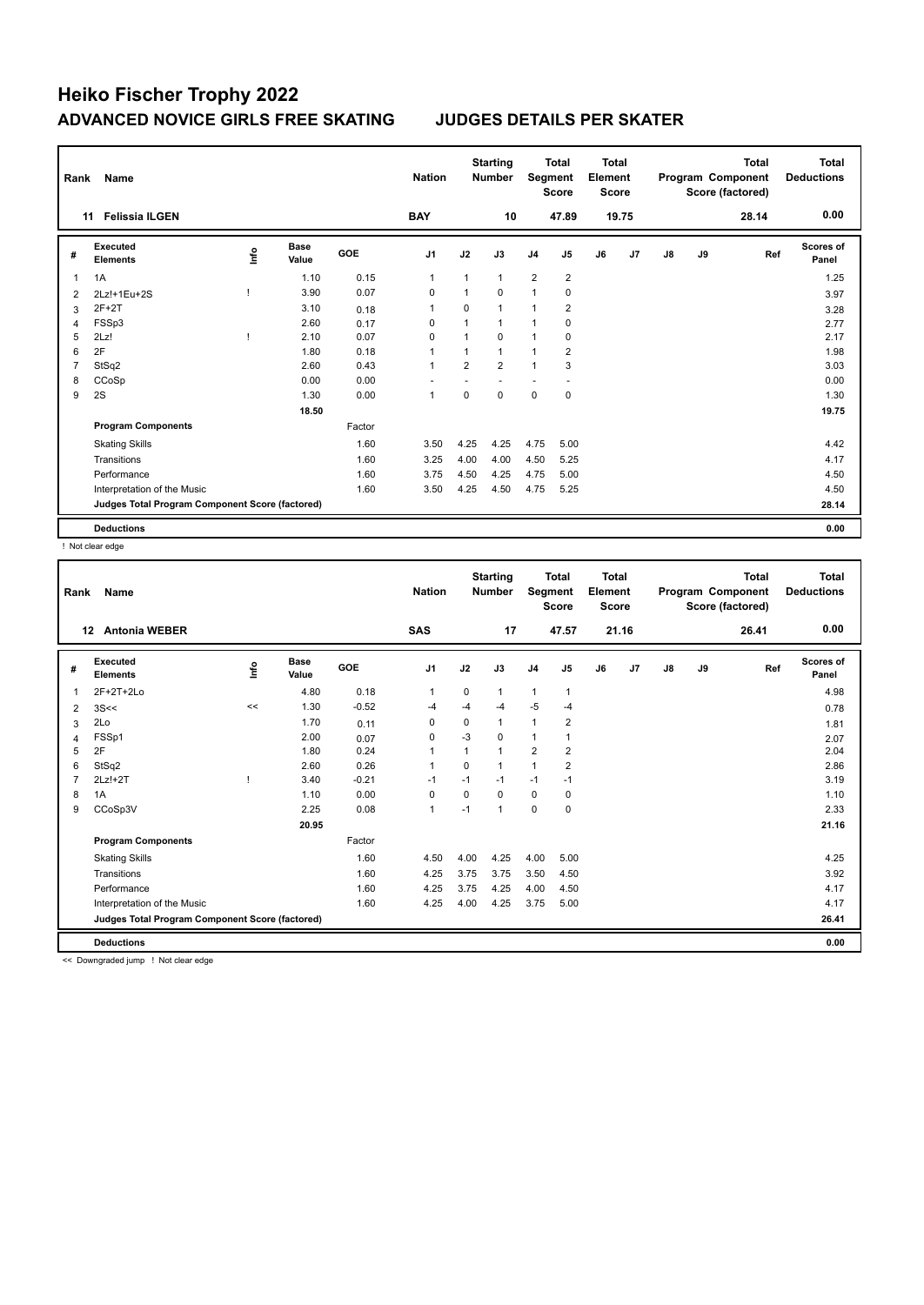| Rank | Name                                            |      |                      |            | <b>Nation</b>  |              | <b>Starting</b><br><b>Number</b> | Segment        | <b>Total</b><br><b>Score</b> | <b>Total</b><br>Element<br><b>Score</b> |       |               |    | <b>Total</b><br>Program Component<br>Score (factored) |     | Total<br><b>Deductions</b> |
|------|-------------------------------------------------|------|----------------------|------------|----------------|--------------|----------------------------------|----------------|------------------------------|-----------------------------------------|-------|---------------|----|-------------------------------------------------------|-----|----------------------------|
|      | <b>Julie CONSIGNY</b><br>13                     |      |                      |            | B-W            |              | 19                               |                | 47.35                        |                                         | 22.65 |               |    | 25.20                                                 |     | $-0.50$                    |
| #    | Executed<br><b>Elements</b>                     | ١nf٥ | <b>Base</b><br>Value | <b>GOE</b> | J <sub>1</sub> | J2           | J3                               | J <sub>4</sub> | J5                           | J6                                      | J7    | $\mathsf{J}8$ | J9 | <b>Bonus</b>                                          | Ref | <b>Scores of</b><br>Panel  |
| 1    | 2F+1Eu+2S                                       |      | 3.60                 | $-0.84$    | $-4$           | $-5$         | $-5$                             | $-4$           | $-5$                         |                                         |       |               |    |                                                       |     | 2.76                       |
| 2    | 2S                                              |      | 1.30                 | 0.04       | $\overline{1}$ | $\Omega$     | $\mathbf 0$                      | $\mathbf{1}$   | 0                            |                                         |       |               |    |                                                       |     | 1.34                       |
| 3    | FSSp3                                           |      | 2.60                 | 0.09       | -1             | $\Omega$     | $\Omega$                         | 1              | 0                            |                                         |       |               |    |                                                       |     | 2.69                       |
| 4    | 2Ab                                             | b    | 3.30                 | $-1.10$    | $-5$           | $-3$         | $-3$                             | $-3$           | $-4$                         |                                         |       |               |    | 1.00                                                  |     | 3.20                       |
| 5    | 2Lz                                             |      | 2.10                 | $-0.07$    | 0              | $-1$         | $-1$                             | 0              | 0                            |                                         |       |               |    |                                                       |     | 2.03                       |
| 6    | StSq2                                           |      | 2.60                 | 0.17       | $\overline{1}$ | 1            | $\mathbf{1}$                     | 0              | 0                            |                                         |       |               |    |                                                       |     | 2.77                       |
| 7    | 2Lo                                             |      | 1.70                 | 0.06       | $\overline{1}$ | $\Omega$     | $\mathbf{1}$                     | 0              | 0                            |                                         |       |               |    |                                                       |     | 1.76                       |
| 8    | $2F+2T$                                         |      | 3.10                 | $-0.30$    | $-1$           | $-2$         | $-2$                             | $-1$           | $-2$                         |                                         |       |               |    |                                                       |     | 2.80                       |
| 9    | CCoSp3                                          |      | 3.00                 | 0.30       | $\overline{1}$ | $\mathbf{1}$ | $\mathbf{1}$                     | 1              | $\overline{1}$               |                                         |       |               |    |                                                       |     | 3.30                       |
|      |                                                 |      | 23.30                |            |                |              |                                  |                |                              |                                         |       |               |    |                                                       |     | 22.65                      |
|      | <b>Program Components</b>                       |      |                      | Factor     |                |              |                                  |                |                              |                                         |       |               |    |                                                       |     |                            |
|      | <b>Skating Skills</b>                           |      |                      | 1.60       | 4.25           | 4.00         | 4.00                             | 3.50           | 3.75                         |                                         |       |               |    |                                                       |     | 3.92                       |
|      | Transitions                                     |      |                      | 1.60       | 4.00           | 3.75         | 3.75                             | 3.50           | 4.00                         |                                         |       |               |    |                                                       |     | 3.83                       |
|      | Performance                                     |      |                      | 1.60       | 4.25           | 4.00         | 4.00                             | 3.75           | 4.00                         |                                         |       |               |    |                                                       |     | 4.00                       |
|      | Interpretation of the Music                     |      |                      | 1.60       | 4.00           | 4.00         | 4.00                             | 3.50           | 4.00                         |                                         |       |               |    |                                                       |     | 4.00                       |
|      | Judges Total Program Component Score (factored) |      |                      |            |                |              |                                  |                |                              |                                         |       |               |    |                                                       |     | 25.20                      |
|      | <b>Deductions</b>                               |      | Falls:               | $-0.50$    |                |              |                                  |                |                              |                                         |       |               |    |                                                       |     | $-0.50$                    |

b Bonus Point for jump added to the element score

| Rank         | Name                                            |             |               |         | <b>Nation</b>  |          | <b>Starting</b><br><b>Number</b> | Segment        | <b>Total</b><br><b>Score</b> | <b>Total</b><br>Element<br><b>Score</b> |       |    |    | <b>Total</b><br>Program Component<br>Score (factored) |     | <b>Total</b><br><b>Deductions</b> |
|--------------|-------------------------------------------------|-------------|---------------|---------|----------------|----------|----------------------------------|----------------|------------------------------|-----------------------------------------|-------|----|----|-------------------------------------------------------|-----|-----------------------------------|
|              | <b>Hoshyio RAASCH</b><br>14                     |             |               |         | B-W            |          | 27                               |                | 47.34                        |                                         | 22.34 |    |    | 26.00                                                 |     | $-1.00$                           |
| #            | Executed<br><b>Elements</b>                     | <u>lnfo</u> | Base<br>Value | GOE     | J <sub>1</sub> | J2       | J3                               | J <sub>4</sub> | J5                           | J6                                      | J7    | J8 | J9 | <b>Bonus</b>                                          | Ref | Scores of<br>Panel                |
| $\mathbf{1}$ | 2Agb+2T                                         | b           | 4.60          | $-0.44$ | 0              | $-1$     | $-2$                             | $-1$           | $-2$                         |                                         |       |    |    | 1.00                                                  |     | 5.16                              |
| 2            | 3S<<                                            | <<          | 1.30          | $-0.52$ | -3             | -4       | $-4$                             | $-5$           | $-4$                         |                                         |       |    |    |                                                       |     | 0.78                              |
| 3            | 3T<<                                            | $\,<$       | 1.30          | $-0.65$ | $-5$           | $-5$     | $-5$                             | -5             | $-5$                         |                                         |       |    |    |                                                       |     | 0.65                              |
| 4            | FCSp3                                           |             | 2.80          | 0.28    | 1              |          | 1                                | $\mathbf{1}$   | $\overline{1}$               |                                         |       |    |    |                                                       |     | 3.08                              |
| 5            | 2A<<                                            | <<          | 1.10          | $-0.40$ | $-3$           | $-4$     | $-3$                             | $-4$           | $-4$                         |                                         |       |    |    |                                                       |     | 0.70                              |
| 6            | 2F                                              |             | 1.80          | 0.00    | $\mathbf 0$    | $\Omega$ | 0                                | $\mathbf{1}$   | 0                            |                                         |       |    |    |                                                       |     | 1.80                              |
| 7            | StSq3                                           |             | 3.30          | 0.11    | $\overline{1}$ | $\Omega$ | $\Omega$                         | $\mathbf{1}$   | $\Omega$                     |                                         |       |    |    |                                                       |     | 3.41                              |
| 8            | 2F+2T+2Lo<                                      | $\hat{}$    | 4.46          | $-0.90$ | $-5$           | $-5$     | $-5$                             | $-5$           | $-5$                         |                                         |       |    |    |                                                       |     | 3.56                              |
| 9            | CCoSp3                                          |             | 3.00          | 0.20    | $\mathbf{1}$   | 0        | 0                                | $\overline{1}$ | 1                            |                                         |       |    |    |                                                       |     | 3.20                              |
|              |                                                 |             | 23.66         |         |                |          |                                  |                |                              |                                         |       |    |    |                                                       |     | 22.34                             |
|              | <b>Program Components</b>                       |             |               | Factor  |                |          |                                  |                |                              |                                         |       |    |    |                                                       |     |                                   |
|              | <b>Skating Skills</b>                           |             |               | 1.60    | 4.50           | 4.25     | 4.25                             | 4.50           | 4.00                         |                                         |       |    |    |                                                       |     | 4.33                              |
|              | Transitions                                     |             |               | 1.60    | 4.00           | 3.75     | 3.50                             | 4.25           | 4.00                         |                                         |       |    |    |                                                       |     | 3.92                              |
|              | Performance                                     |             |               | 1.60    | 4.25           | 3.75     | 3.75                             | 4.50           | 4.00                         |                                         |       |    |    |                                                       |     | 4.00                              |
|              | Interpretation of the Music                     |             |               | 1.60    | 4.00           | 4.00     | 4.00                             | 4.25           | 4.00                         |                                         |       |    |    |                                                       |     | 4.00                              |
|              | Judges Total Program Component Score (factored) |             |               |         |                |          |                                  |                |                              |                                         |       |    |    |                                                       |     | 26.00                             |
|              | <b>Deductions</b>                               |             | Falls:        | $-1.00$ |                |          |                                  |                |                              |                                         |       |    |    |                                                       |     | $-1.00$                           |

< Under-rotated jump << Downgraded jump q Jump landed on the quarter b Bonus Point for jump added to the element score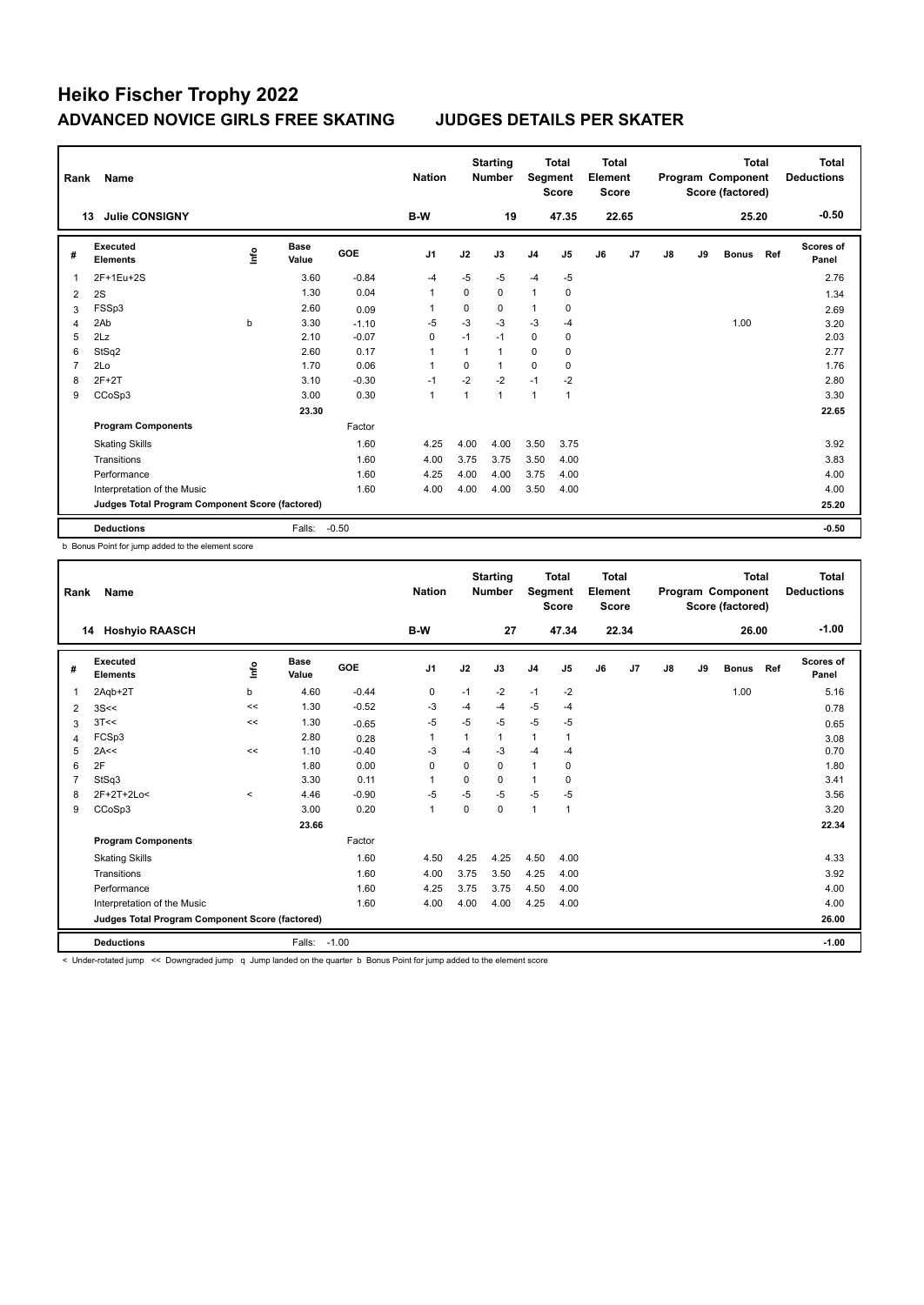| Rank | Name                                            |      |                      |            | <b>Nation</b>  |             | <b>Starting</b><br><b>Number</b> | Segment        | <b>Total</b><br><b>Score</b> | <b>Total</b><br>Element<br><b>Score</b> |       |    |    | <b>Total</b><br>Program Component<br>Score (factored) | Total<br><b>Deductions</b> |
|------|-------------------------------------------------|------|----------------------|------------|----------------|-------------|----------------------------------|----------------|------------------------------|-----------------------------------------|-------|----|----|-------------------------------------------------------|----------------------------|
|      | Hannah RÖNITZ<br>15                             |      |                      |            | <b>SAS</b>     |             | 16                               |                | 47.09                        |                                         | 21.99 |    |    | 25.60                                                 | $-0.50$                    |
| #    | <b>Executed</b><br><b>Elements</b>              | ١nf٥ | <b>Base</b><br>Value | <b>GOE</b> | J <sub>1</sub> | J2          | J3                               | J <sub>4</sub> | J5                           | J6                                      | J7    | J8 | J9 | Ref                                                   | Scores of<br>Panel         |
| 1    | $2F+2T+2Lo$                                     |      | 4.80                 | 0.18       | $\mathbf 0$    | 0           | $\mathbf{1}$                     | $\overline{2}$ | $\overline{2}$               |                                         |       |    |    |                                                       | 4.98                       |
| 2    | 1F                                              |      | 0.50                 | $-0.03$    | $-1$           | $-1$        | $-1$                             | 0              | 0                            |                                         |       |    |    |                                                       | 0.47                       |
| 3    | $2Lz+2T$                                        |      | 3.40                 | 0.14       | -1             | $\Omega$    | $\Omega$                         | 1              | $\overline{2}$               |                                         |       |    |    |                                                       | 3.54                       |
| 4    | 2S                                              |      | 1.30                 | 0.00       | 0              | $\mathbf 0$ | $\Omega$                         | 0              |                              |                                         |       |    |    |                                                       | 1.30                       |
| 5    | CCoSp3                                          |      | 3.00                 | 0.30       | -1             | 2           | 1                                | 1              |                              |                                         |       |    |    |                                                       | 3.30                       |
| 6    | 2A<<                                            | <<   | 1.10                 | $-0.55$    | $-5$           | $-5$        | $-5$                             | $-5$           | $-5$                         |                                         |       |    |    |                                                       | 0.55                       |
| 7    | 2Lz                                             |      | 2.10                 | 0.21       | $\overline{1}$ | $\Omega$    | $\mathbf{1}$                     | 1              | $\overline{1}$               |                                         |       |    |    |                                                       | 2.31                       |
| 8    | FSSp3                                           |      | 2.60                 | 0.17       | $\Omega$       | $\Omega$    | $\blacktriangleleft$             | $\mathbf{1}$   |                              |                                         |       |    |    |                                                       | 2.77                       |
| 9    | StSq2                                           |      | 2.60                 | 0.17       | $\overline{1}$ | $\Omega$    | 1                                | $\Omega$       | $\overline{1}$               |                                         |       |    |    |                                                       | 2.77                       |
|      |                                                 |      | 21.40                |            |                |             |                                  |                |                              |                                         |       |    |    |                                                       | 21.99                      |
|      | <b>Program Components</b>                       |      |                      | Factor     |                |             |                                  |                |                              |                                         |       |    |    |                                                       |                            |
|      | <b>Skating Skills</b>                           |      |                      | 1.60       | 4.25           | 4.25        | 4.25                             | 3.75           | 5.00                         |                                         |       |    |    |                                                       | 4.25                       |
|      | Transitions                                     |      |                      | 1.60       | 4.00           | 3.75        | 3.75                             | 3.50           | 4.75                         |                                         |       |    |    |                                                       | 3.83                       |
|      | Performance                                     |      |                      | 1.60       | 4.00           | 4.00        | 4.00                             | 3.75           | 5.00                         |                                         |       |    |    |                                                       | 4.00                       |
|      | Interpretation of the Music                     |      |                      | 1.60       | 4.00           | 3.75        | 4.00                             | 3.75           | 4.75                         |                                         |       |    |    |                                                       | 3.92                       |
|      | Judges Total Program Component Score (factored) |      |                      |            |                |             |                                  |                |                              |                                         |       |    |    |                                                       | 25.60                      |
|      | <b>Deductions</b>                               |      | Falls:               | $-0.50$    |                |             |                                  |                |                              |                                         |       |    |    |                                                       | $-0.50$                    |

<< Downgraded jump

| Rank | Name                                            |      |                      |         | <b>Nation</b>  |              | <b>Starting</b><br><b>Number</b> | Segment        | <b>Total</b><br><b>Score</b> | <b>Total</b><br>Element<br><b>Score</b> |       |               |    | <b>Total</b><br>Program Component<br>Score (factored) | <b>Total</b><br><b>Deductions</b> |
|------|-------------------------------------------------|------|----------------------|---------|----------------|--------------|----------------------------------|----------------|------------------------------|-----------------------------------------|-------|---------------|----|-------------------------------------------------------|-----------------------------------|
|      | Eva Antonella BIEHLER BEDOYA<br>16              |      |                      |         | <b>BER</b>     |              | 12                               |                | 44.48                        |                                         | 20.01 |               |    | 25.47                                                 | $-1.00$                           |
| #    | Executed<br><b>Elements</b>                     | lnfo | <b>Base</b><br>Value | GOE     | J <sub>1</sub> | J2           | J3                               | J <sub>4</sub> | J5                           | J6                                      | J7    | $\mathsf{J}8$ | J9 | Ref                                                   | <b>Scores of</b><br>Panel         |
| 1    | 2Lo                                             |      | 1.70                 | 0.17    | $\overline{1}$ | $\mathbf{1}$ | 1                                | $\pmb{0}$      | $\mathbf{1}$                 |                                         |       |               |    |                                                       | 1.87                              |
| 2    | 2F                                              |      | 1.80                 | $-0.48$ | -3             | $-2$         | $-2$                             | $-3$           | -3                           |                                         |       |               |    |                                                       | 1.32                              |
| 3    | 2A<<                                            | <<   | 1.10                 | $-0.55$ | -5             | -5           | $-5$                             | $-5$           | -5                           |                                         |       |               |    |                                                       | 0.55                              |
| 4    | 2Fq+2Lo+2Tq                                     | q    | 4.80                 | $-0.42$ | $-2$           | $-2$         | $-2$                             | $-3$           | $-3$                         |                                         |       |               |    |                                                       | 4.38                              |
| 5    | $2Lzq+2T<<$                                     | <<   | 2.50                 | $-1.05$ | -5             | $-5$         | $-5$                             | $-5$           | $-5$                         |                                         |       |               |    |                                                       | 1.45                              |
| 6    | FCSSp3                                          |      | 2.60                 | 0.00    | 0              | 0            | 0                                | $\mathbf{1}$   | 0                            |                                         |       |               |    |                                                       | 2.60                              |
|      | 2Lzq                                            | q    | 2.10                 | $-0.42$ | $-2$           | $-1$         | $-2$                             | $-2$           | $-2$                         |                                         |       |               |    |                                                       | 1.68                              |
| 8    | StSq2                                           |      | 2.60                 | 0.26    | $\mathbf{1}$   | 1            | 1                                | $\mathbf 0$    | 2                            |                                         |       |               |    |                                                       | 2.86                              |
| 9    | CCoSp3                                          |      | 3.00                 | 0.30    | 0              | 1            | $\overline{1}$                   | $\mathbf{1}$   | 1                            |                                         |       |               |    |                                                       | 3.30                              |
|      |                                                 |      | 22.20                |         |                |              |                                  |                |                              |                                         |       |               |    |                                                       | 20.01                             |
|      | <b>Program Components</b>                       |      |                      | Factor  |                |              |                                  |                |                              |                                         |       |               |    |                                                       |                                   |
|      | <b>Skating Skills</b>                           |      |                      | 1.60    | 4.25           | 4.00         | 4.00                             | 4.00           | 4.00                         |                                         |       |               |    |                                                       | 4.00                              |
|      | Transitions                                     |      |                      | 1.60    | 4.00           | 3.75         | 3.50                             | 4.00           | 4.75                         |                                         |       |               |    |                                                       | 3.92                              |
|      | Performance                                     |      |                      | 1.60    | 4.00           | 4.00         | 4.00                             | 4.00           | 4.50                         |                                         |       |               |    |                                                       | 4.00                              |
|      | Interpretation of the Music                     |      |                      | 1.60    | 4.00           | 4.00         | 4.00                             | 3.75           | 5.25                         |                                         |       |               |    |                                                       | 4.00                              |
|      | Judges Total Program Component Score (factored) |      |                      |         |                |              |                                  |                |                              |                                         |       |               |    |                                                       | 25.47                             |
|      | <b>Deductions</b>                               |      | Falls:               | $-1.00$ |                |              |                                  |                |                              |                                         |       |               |    |                                                       | $-1.00$                           |

<< Downgraded jump q Jump landed on the quarter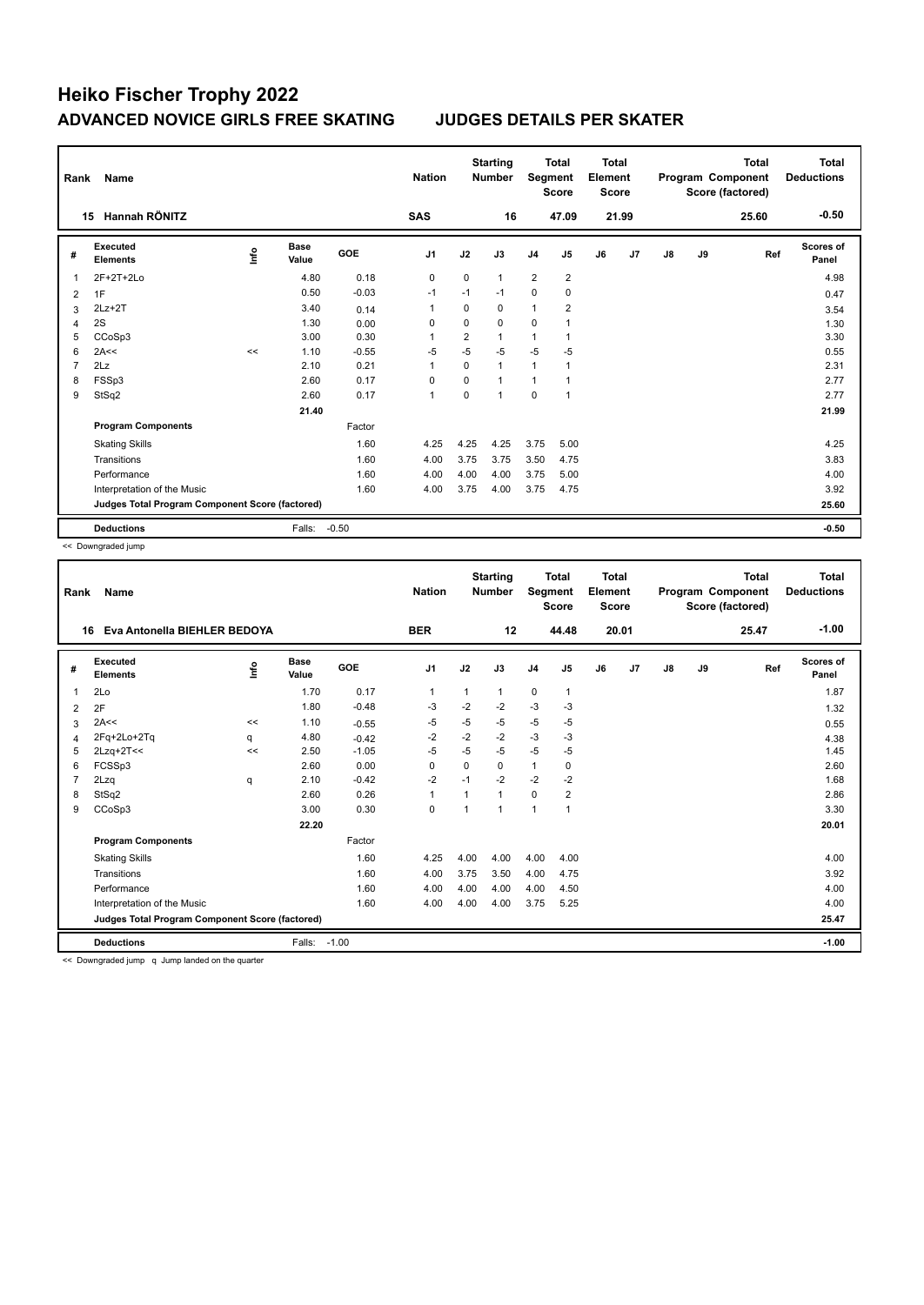| Rank           | Name                                            |      |                      |            | <b>Nation</b>  |          | <b>Starting</b><br><b>Number</b> | Segment        | Total<br><b>Score</b> | <b>Total</b><br>Element<br><b>Score</b> |       |    |    | <b>Total</b><br>Program Component<br>Score (factored) | <b>Total</b><br><b>Deductions</b> |
|----------------|-------------------------------------------------|------|----------------------|------------|----------------|----------|----------------------------------|----------------|-----------------------|-----------------------------------------|-------|----|----|-------------------------------------------------------|-----------------------------------|
|                | <b>Carolin TRAUB</b><br>17                      |      |                      |            | <b>BAY</b>     |          | 14                               |                | 43.97                 |                                         | 20.47 |    |    | 24.00                                                 | $-0.50$                           |
| #              | Executed<br><b>Elements</b>                     | ١nf٥ | <b>Base</b><br>Value | <b>GOE</b> | J <sub>1</sub> | J2       | J3                               | J <sub>4</sub> | J5                    | J6                                      | J7    | J8 | J9 | Ref                                                   | Scores of<br>Panel                |
| 1              | 2Aq                                             | q    | 3.30                 | $-1.65$    | $-5$           | $-5$     | $-5$                             | $-5$           | $-5$                  |                                         |       |    |    |                                                       | 1.65                              |
| 2              | $1A+2T$                                         |      | 2.40                 | 0.00       | $\mathbf 0$    | $\Omega$ | 0                                | $\mathbf 0$    | 0                     |                                         |       |    |    |                                                       | 2.40                              |
| 3              | 2Lz+2Lo+2T                                      |      | 5.10                 | $-0.07$    | 0              | $-2$     | $-1$                             | $\overline{1}$ | 0                     |                                         |       |    |    |                                                       | 5.03                              |
| 4              | 1S                                              |      | 0.40                 | $-0.01$    | 0              | $-1$     | $-1$                             | $\mathbf 0$    | 0                     |                                         |       |    |    |                                                       | 0.39                              |
| 5              | FCSp2                                           |      | 2.30                 | 0.00       | $\Omega$       | $\Omega$ | $\Omega$                         | $\Omega$       | $\Omega$              |                                         |       |    |    |                                                       | 2.30                              |
| 6              | 2Lz                                             |      | 2.10                 | 0.14       | $\overline{1}$ | 1        | 0                                | $\mathbf 0$    | 1                     |                                         |       |    |    |                                                       | 2.24                              |
| $\overline{7}$ | StSq2                                           |      | 2.60                 | 0.00       | $\Omega$       | $\Omega$ | 1                                | $\Omega$       | $\Omega$              |                                         |       |    |    |                                                       | 2.60                              |
| 8              | 2F                                              |      | 1.80                 | 0.18       | $\overline{1}$ |          | 1                                | 1              |                       |                                         |       |    |    |                                                       | 1.98                              |
| 9              | CCoSp2V                                         |      | 1.88                 | 0.00       | 0              | $\Omega$ | $\Omega$                         | 0              | $\Omega$              |                                         |       |    |    |                                                       | 1.88                              |
|                |                                                 |      | 21.88                |            |                |          |                                  |                |                       |                                         |       |    |    |                                                       | 20.47                             |
|                | <b>Program Components</b>                       |      |                      | Factor     |                |          |                                  |                |                       |                                         |       |    |    |                                                       |                                   |
|                | <b>Skating Skills</b>                           |      |                      | 1.60       | 4.00           | 4.00     | 4.00                             | 4.00           | 3.75                  |                                         |       |    |    |                                                       | 4.00                              |
|                | Transitions                                     |      |                      | 1.60       | 3.75           | 3.50     | 3.50                             | 3.50           | 3.25                  |                                         |       |    |    |                                                       | 3.50                              |
|                | Performance                                     |      |                      | 1.60       | 4.00           | 3.75     | 3.75                             | 3.75           | 3.00                  |                                         |       |    |    |                                                       | 3.75                              |
|                | Interpretation of the Music                     |      |                      | 1.60       | 3.75           | 3.75     | 3.75                             | 3.75           | 3.25                  |                                         |       |    |    |                                                       | 3.75                              |
|                | Judges Total Program Component Score (factored) |      |                      |            |                |          |                                  |                |                       |                                         |       |    |    |                                                       | 24.00                             |
|                | <b>Deductions</b>                               |      | Falls:               | $-0.50$    |                |          |                                  |                |                       |                                         |       |    |    |                                                       | $-0.50$                           |

q Jump landed on the quarter

| Rank | Name                                            |                          |                      |         | <b>Nation</b>  |          | <b>Starting</b><br><b>Number</b> | Segment        | <b>Total</b><br><b>Score</b> | <b>Total</b><br>Element<br><b>Score</b> |       |               |    | <b>Total</b><br>Program Component<br>Score (factored) | <b>Total</b><br><b>Deductions</b> |
|------|-------------------------------------------------|--------------------------|----------------------|---------|----------------|----------|----------------------------------|----------------|------------------------------|-----------------------------------------|-------|---------------|----|-------------------------------------------------------|-----------------------------------|
|      | <b>Kaya FINGERLE</b><br>18                      |                          |                      |         | B-W            |          | 15                               |                | 42.86                        |                                         | 19.22 |               |    | 24.14                                                 | $-0.50$                           |
| #    | Executed<br><b>Elements</b>                     | lnfo                     | <b>Base</b><br>Value | GOE     | J <sub>1</sub> | J2       | J3                               | J <sub>4</sub> | J5                           | J6                                      | J7    | $\mathsf{J}8$ | J9 | Ref                                                   | Scores of<br>Panel                |
| 1    | 2A<<                                            | <<                       | 1.10                 | $-0.55$ | $-5$           | $-5$     | $-5$                             | $-5$           | $-5$                         |                                         |       |               |    |                                                       | 0.55                              |
| 2    | 2F+2Lo+2Lo<                                     | $\overline{\phantom{a}}$ | 4.86                 | $-0.24$ | $-1$           | $-2$     | $-2$                             | $-1$           | $-1$                         |                                         |       |               |    |                                                       | 4.62                              |
| 3    | 2Lze+2T                                         | e                        | 2.98                 | $-0.34$ | $-1$           | $-3$     | $-2$                             | $-2$           | $-2$                         |                                         |       |               |    |                                                       | 2.64                              |
| 4    | 2T                                              |                          | 1.30                 | 0.00    | 1              | $\Omega$ | $\Omega$                         | $\mathbf 0$    | $\mathbf 0$                  |                                         |       |               |    |                                                       | 1.30                              |
| 5    | FSSp3                                           |                          | 2.60                 | 0.00    | $\mathbf{1}$   | 0        | 0                                | $\mathbf 0$    | 0                            |                                         |       |               |    |                                                       | 2.60                              |
| 6    | 2F                                              |                          | 1.80                 | 0.06    | $\overline{1}$ | $\Omega$ | 0                                | $\mathbf{1}$   | 0                            |                                         |       |               |    |                                                       | 1.86                              |
|      | StSq2                                           |                          | 2.60                 | 0.00    | $\overline{2}$ | $\Omega$ | $\Omega$                         | $\mathbf 0$    | $-1$                         |                                         |       |               |    |                                                       | 2.60                              |
| 8    | 2Lze<                                           | $\prec$                  | 1.26                 | $-0.46$ | $-1$           | $-4$     | $-3$                             | $-4$           | $-4$                         |                                         |       |               |    |                                                       | 0.80                              |
| 9    | CCoSp3V                                         |                          | 2.25                 | 0.00    | $\mathbf 0$    | $\Omega$ | $\Omega$                         | $\mathbf 0$    | $-1$                         |                                         |       |               |    |                                                       | 2.25                              |
|      |                                                 |                          | 20.75                |         |                |          |                                  |                |                              |                                         |       |               |    |                                                       | 19.22                             |
|      | <b>Program Components</b>                       |                          |                      | Factor  |                |          |                                  |                |                              |                                         |       |               |    |                                                       |                                   |
|      | <b>Skating Skills</b>                           |                          |                      | 1.60    | 4.50           | 4.25     | 4.00                             | 3.75           | 3.25                         |                                         |       |               |    |                                                       | 4.00                              |
|      | Transitions                                     |                          |                      | 1.60    | 4.25           | 4.00     | 3.75                             | 3.50           | 3.50                         |                                         |       |               |    |                                                       | 3.75                              |
|      | Performance                                     |                          |                      | 1.60    | 4.50           | 3.75     | 3.75                             | 3.50           | 3.25                         |                                         |       |               |    |                                                       | 3.67                              |
|      | Interpretation of the Music                     |                          |                      | 1.60    | 4.25           | 3.75     | 3.75                             | 3.50           | 3.25                         |                                         |       |               |    |                                                       | 3.67                              |
|      | Judges Total Program Component Score (factored) |                          |                      |         |                |          |                                  |                |                              |                                         |       |               |    |                                                       | 24.14                             |
|      | <b>Deductions</b>                               |                          | Falls:               | $-0.50$ |                |          |                                  |                |                              |                                         |       |               |    |                                                       | $-0.50$                           |

< Under-rotated jump << Downgraded jump e Wrong edge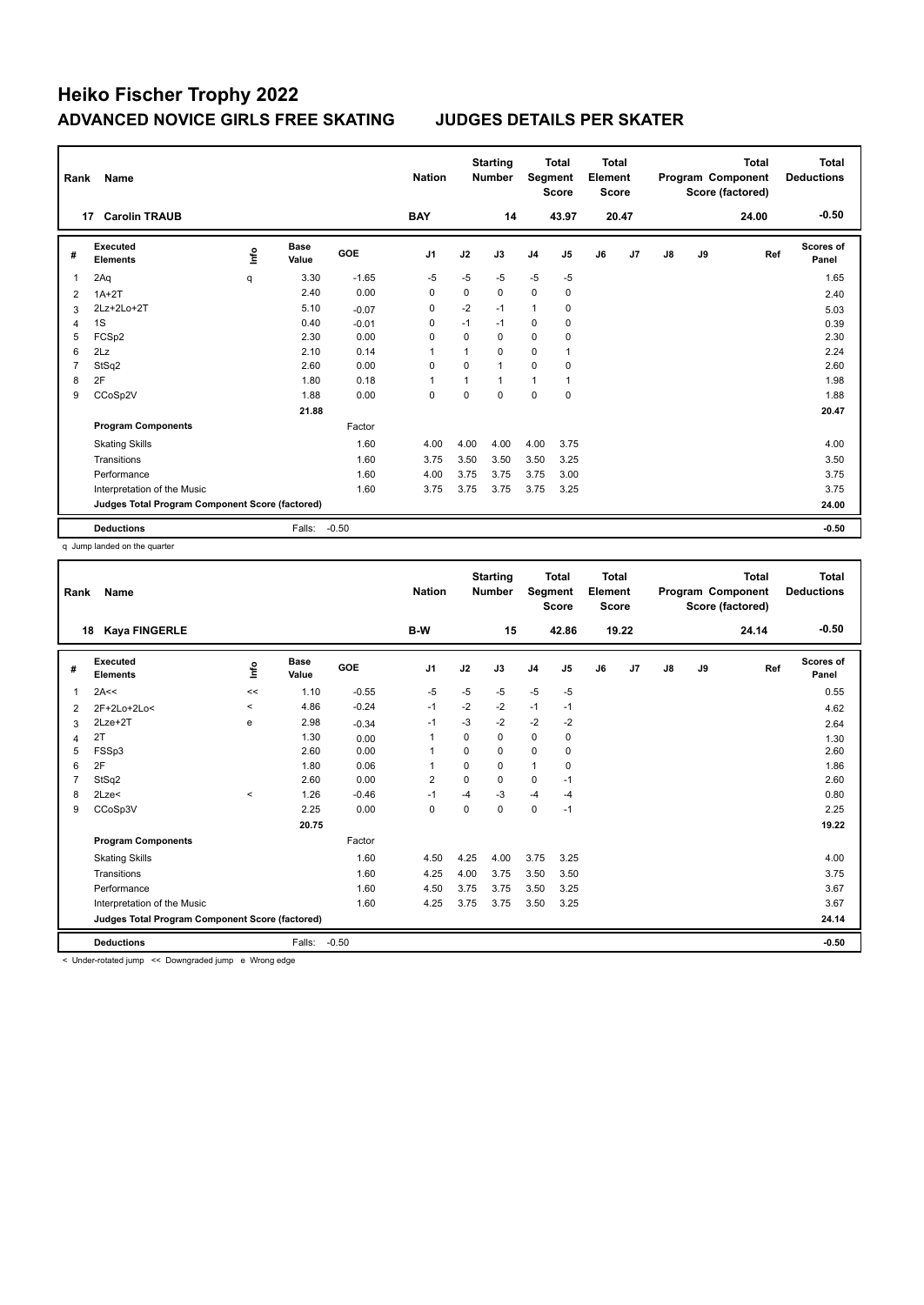| Rank           | Name                                            |      |                      |            | <b>Nation</b>  |          | <b>Starting</b><br><b>Number</b> | Segment        | <b>Total</b><br><b>Score</b> | <b>Total</b><br>Element<br><b>Score</b> |       |    |    | <b>Total</b><br>Program Component<br>Score (factored) | Total<br><b>Deductions</b> |
|----------------|-------------------------------------------------|------|----------------------|------------|----------------|----------|----------------------------------|----------------|------------------------------|-----------------------------------------|-------|----|----|-------------------------------------------------------|----------------------------|
|                | <b>Veronika HELMLE</b><br>19                    |      |                      |            | <b>BAY</b>     |          | 6                                |                | 41.39                        |                                         | 19.62 |    |    | 22.27                                                 | $-0.50$                    |
| #              | Executed<br><b>Elements</b>                     | lnfo | <b>Base</b><br>Value | <b>GOE</b> | J <sub>1</sub> | J2       | J3                               | J <sub>4</sub> | J5                           | J6                                      | J7    | J8 | J9 | Ref                                                   | <b>Scores of</b><br>Panel  |
| 1              | 2Lz+2Log+2T<<                                   | <<   | 4.20                 | $-0.63$    | $-3$           | -4       | $-2$                             | $-2$           | $-4$                         |                                         |       |    |    |                                                       | 3.57                       |
| 2              | 2A<<                                            | <<   | 1.10                 | $-0.55$    | $-5$           | $-5$     | $-5$                             | $-5$           | $-5$                         |                                         |       |    |    |                                                       | 0.55                       |
| 3              | $2F+2T<<$                                       | <<   | 2.20                 | $-0.54$    | $-2$           | $-3$     | $-3$                             | $-3$           | $-3$                         |                                         |       |    |    |                                                       | 1.66                       |
| 4              | FCSSp3                                          |      | 2.60                 | 0.26       | 1              | 1        | $\mathbf{1}$                     | $\overline{2}$ |                              |                                         |       |    |    |                                                       | 2.86                       |
| 5              | 2S                                              |      | 1.30                 | $-0.09$    | $\Omega$       | $-1$     | $-1$                             | 0              | $-1$                         |                                         |       |    |    |                                                       | 1.21                       |
| 6              | 2Lz                                             |      | 2.10                 | 0.00       | 0              | 0        | 0                                | 0              | 0                            |                                         |       |    |    |                                                       | 2.10                       |
| $\overline{7}$ | StSq2                                           |      | 2.60                 | 0.17       | $\Omega$       | $\Omega$ | $\mathbf{1}$                     | 1              | $\mathbf 1$                  |                                         |       |    |    |                                                       | 2.77                       |
| 8              | 2F                                              |      | 1.80                 | 0.00       | $\Omega$       | $\Omega$ | $\Omega$                         | $\Omega$       | $\mathbf 0$                  |                                         |       |    |    |                                                       | 1.80                       |
| 9              | CCoSp3                                          |      | 3.00                 | 0.10       | 0              | 1        | 1                                | 0              | $\mathbf 0$                  |                                         |       |    |    |                                                       | 3.10                       |
|                |                                                 |      | 20.90                |            |                |          |                                  |                |                              |                                         |       |    |    |                                                       | 19.62                      |
|                | <b>Program Components</b>                       |      |                      | Factor     |                |          |                                  |                |                              |                                         |       |    |    |                                                       |                            |
|                | <b>Skating Skills</b>                           |      |                      | 1.60       | 3.00           | 3.50     | 3.75                             | 4.00           | 3.75                         |                                         |       |    |    |                                                       | 3.67                       |
|                | Transitions                                     |      |                      | 1.60       | 2.50           | 3.00     | 3.25                             | 3.75           | 3.75                         |                                         |       |    |    |                                                       | 3.33                       |
|                | Performance                                     |      |                      | 1.60       | 3.00           | 3.25     | 3.50                             | 4.00           | 3.75                         |                                         |       |    |    |                                                       | 3.50                       |
|                | Interpretation of the Music                     |      |                      | 1.60       | 2.75           | 3.25     | 3.50                             | 3.75           | 3.50                         |                                         |       |    |    |                                                       | 3.42                       |
|                | Judges Total Program Component Score (factored) |      |                      |            |                |          |                                  |                |                              |                                         |       |    |    |                                                       | 22.27                      |
|                | <b>Deductions</b>                               |      | Falls:               | $-0.50$    |                |          |                                  |                |                              |                                         |       |    |    |                                                       | $-0.50$                    |

<< Downgraded jump q Jump landed on the quarter

| Rank         | Name                                            |         |                      |            | <b>Nation</b>  |          | <b>Starting</b><br><b>Number</b> | Segment        | <b>Total</b><br><b>Score</b> | Total<br>Element<br><b>Score</b> |       |    |    | <b>Total</b><br>Program Component<br>Score (factored) | <b>Total</b><br><b>Deductions</b> |
|--------------|-------------------------------------------------|---------|----------------------|------------|----------------|----------|----------------------------------|----------------|------------------------------|----------------------------------|-------|----|----|-------------------------------------------------------|-----------------------------------|
| 20           | Vanessa HUSSAK                                  |         |                      |            | <b>BAY</b>     |          | 3                                |                | 41.38                        |                                  | 20.54 |    |    | 21.34                                                 | $-0.50$                           |
| #            | Executed<br><b>Elements</b>                     | Info    | <b>Base</b><br>Value | <b>GOE</b> | J <sub>1</sub> | J2       | J3                               | J <sub>4</sub> | J5                           | J6                               | J7    | J8 | J9 | Ref                                                   | <b>Scores of</b><br>Panel         |
| $\mathbf{1}$ | 2Lo+1Eu+2S                                      |         | 3.50                 | 0.06       | $\mathbf{1}$   | 1        | 0                                | 0              | $\pmb{0}$                    |                                  |       |    |    |                                                       | 3.56                              |
| 2            | 3S<                                             | $\prec$ | 3.44                 | $-1.72$    | -5             | $-5$     | $-5$                             | $-5$           | $-5$                         |                                  |       |    |    |                                                       | 1.72                              |
| 3            | 1A                                              |         | 1.10                 | 0.00       | 0              | 0        | 0                                | $\mathbf 0$    | 0                            |                                  |       |    |    |                                                       | 1.10                              |
| 4            | $2Lz+2T$                                        |         | 3.40                 | $-0.35$    | $-2$           | $-2$     | $-2$                             | $-1$           | $-1$                         |                                  |       |    |    |                                                       | 3.05                              |
| 5            | FCSp2                                           |         | 2.30                 | 0.00       | $\mathbf 0$    | 0        | $\mathbf 0$                      | 0              | $\mathbf 0$                  |                                  |       |    |    |                                                       | 2.30                              |
| 6            | StSq1                                           |         | 1.80                 | 0.00       | 0              | 0        | $\Omega$                         | 0              | 0                            |                                  |       |    |    |                                                       | 1.80                              |
| 7            | 2F                                              |         | 1.80                 | 0.00       | $\mathbf 0$    | $\Omega$ | $\Omega$                         | 0              | 0                            |                                  |       |    |    |                                                       | 1.80                              |
| 8            | 2Lz                                             |         | 2.10                 | 0.21       | 1              |          | $\mathbf{1}$                     | 0              | $\overline{1}$               |                                  |       |    |    |                                                       | 2.31                              |
| 9            | CCoSp3                                          |         | 3.00                 | $-0.10$    | $\mathbf 0$    | $\Omega$ | $\Omega$                         | $-1$           | $-1$                         |                                  |       |    |    |                                                       | 2.90                              |
|              |                                                 |         | 22.44                |            |                |          |                                  |                |                              |                                  |       |    |    |                                                       | 20.54                             |
|              | <b>Program Components</b>                       |         |                      | Factor     |                |          |                                  |                |                              |                                  |       |    |    |                                                       |                                   |
|              | <b>Skating Skills</b>                           |         |                      | 1.60       | 3.25           | 3.50     | 3.75                             | 3.25           | 3.75                         |                                  |       |    |    |                                                       | 3.50                              |
|              | Transitions                                     |         |                      | 1.60       | 2.75           | 3.50     | 3.25                             | 3.00           | 3.25                         |                                  |       |    |    |                                                       | 3.17                              |
|              | Performance                                     |         |                      | 1.60       | 3.25           | 3.25     | 3.50                             | 3.50           | 3.50                         |                                  |       |    |    |                                                       | 3.42                              |
|              | Interpretation of the Music                     |         |                      | 1.60       | 3.00           | 3.50     | 3.25                             | 3.25           | 3.25                         |                                  |       |    |    |                                                       | 3.25                              |
|              | Judges Total Program Component Score (factored) |         |                      |            |                |          |                                  |                |                              |                                  |       |    |    |                                                       | 21.34                             |
|              | <b>Deductions</b>                               |         | Falls:               | $-0.50$    |                |          |                                  |                |                              |                                  |       |    |    |                                                       | $-0.50$                           |

< Under-rotated jump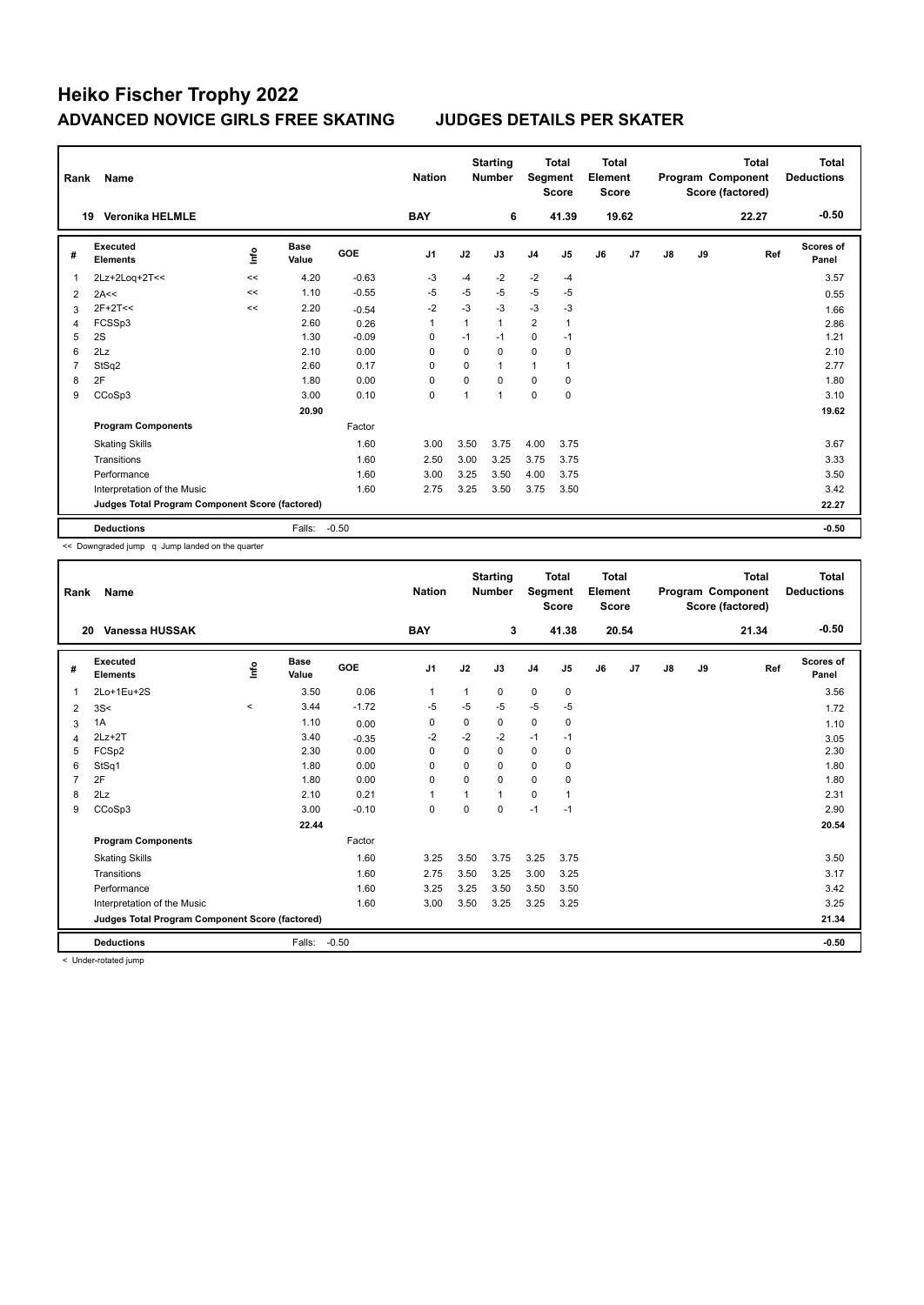| Rank           | Name                                            |      |                      |            | <b>Nation</b>  |              | <b>Starting</b><br><b>Number</b> | Segment        | <b>Total</b><br><b>Score</b> | Total<br>Element<br><b>Score</b> |       |               |    | <b>Total</b><br>Program Component<br>Score (factored) | Total<br><b>Deductions</b> |
|----------------|-------------------------------------------------|------|----------------------|------------|----------------|--------------|----------------------------------|----------------|------------------------------|----------------------------------|-------|---------------|----|-------------------------------------------------------|----------------------------|
| 21             | Elisa-Theres HÖHNE                              |      |                      |            | <b>SAS</b>     |              | 7                                |                | 41.14                        |                                  | 19.37 |               |    | 22.27                                                 | $-0.50$                    |
| #              | Executed<br><b>Elements</b>                     | lnfo | <b>Base</b><br>Value | <b>GOE</b> | J <sub>1</sub> | J2           | J3                               | J <sub>4</sub> | J <sub>5</sub>               | J6                               | J7    | $\mathsf{J}8$ | J9 | Ref                                                   | Scores of<br>Panel         |
| 1              | 2F+2T+2T                                        |      | 4.40                 | 0.06       | $\mathbf 0$    | $-1$         | $\mathbf 0$                      | $\mathbf{1}$   | $\mathbf{1}$                 |                                  |       |               |    |                                                       | 4.46                       |
| 2              | $2F+2Lo$                                        |      | 3.50                 | 0.06       | 0              | 0            | 0                                | $\mathbf{1}$   | $\mathbf{1}$                 |                                  |       |               |    |                                                       | 3.56                       |
| 3              | 2A<<                                            | <<   | 1.10                 | $-0.55$    | -5             | $-5$         | $-5$                             | $-5$           | -5                           |                                  |       |               |    |                                                       | 0.55                       |
| $\overline{4}$ | 2A<<                                            | <<   | 1.10                 | $-0.33$    | $-2$           | $-3$         | $-3$                             | $-3$           | $-3$                         |                                  |       |               |    |                                                       | 0.77                       |
| 5              | FSSp2                                           |      | 2.30                 | 0.00       | $\Omega$       | $\mathbf 0$  | 0                                | $\mathbf{1}$   | $\pmb{0}$                    |                                  |       |               |    |                                                       | 2.30                       |
| 6              | 2Lze                                            | e    | 1.68                 | $-0.34$    | $-1$           | $-3$         | $-2$                             | $-2$           | $-2$                         |                                  |       |               |    |                                                       | 1.34                       |
| $\overline{7}$ | StSq1                                           |      | 1.80                 | 0.00       | $\overline{1}$ | $\Omega$     | 0                                | $-1$           | 0                            |                                  |       |               |    |                                                       | 1.80                       |
| 8              | 2Lze                                            | e    | 1.68                 | $-0.39$    | $-1$           | $-3$         | $-2$                             | $-3$           | $-2$                         |                                  |       |               |    |                                                       | 1.29                       |
| 9              | CCoSp3                                          |      | 3.00                 | 0.30       | $\Omega$       | $\mathbf{1}$ | $\mathbf{1}$                     | 1              | $\overline{1}$               |                                  |       |               |    |                                                       | 3.30                       |
|                |                                                 |      | 20.56                |            |                |              |                                  |                |                              |                                  |       |               |    |                                                       | 19.37                      |
|                | <b>Program Components</b>                       |      |                      | Factor     |                |              |                                  |                |                              |                                  |       |               |    |                                                       |                            |
|                | <b>Skating Skills</b>                           |      |                      | 1.60       | 3.50           | 3.50         | 3.75                             | 3.75           | 4.00                         |                                  |       |               |    |                                                       | 3.67                       |
|                | Transitions                                     |      |                      | 1.60       | 3.00           | 3.25         | 3.25                             | 3.25           | 3.50                         |                                  |       |               |    |                                                       | 3.25                       |
|                | Performance                                     |      |                      | 1.60       | 3.50           | 3.25         | 3.75                             | 3.75           | 3.50                         |                                  |       |               |    |                                                       | 3.58                       |
|                | Interpretation of the Music                     |      |                      | 1.60       | 3.25           | 3.25         | 3.75                             | 3.50           | 3.50                         |                                  |       |               |    |                                                       | 3.42                       |
|                | Judges Total Program Component Score (factored) |      |                      |            |                |              |                                  |                |                              |                                  |       |               |    |                                                       | 22.27                      |
|                | <b>Deductions</b>                               |      | Falls:               | $-0.50$    |                |              |                                  |                |                              |                                  |       |               |    |                                                       | $-0.50$                    |

<< Downgraded jump e Wrong edge

| Rank | Name                                            |          |                      |         | <b>Nation</b>  |             | <b>Starting</b><br><b>Number</b> | Segment        | <b>Total</b><br><b>Score</b> | <b>Total</b><br>Element<br><b>Score</b> |       |    |    | <b>Total</b><br>Program Component<br>Score (factored) | <b>Total</b><br><b>Deductions</b> |
|------|-------------------------------------------------|----------|----------------------|---------|----------------|-------------|----------------------------------|----------------|------------------------------|-----------------------------------------|-------|----|----|-------------------------------------------------------|-----------------------------------|
|      | <b>Vivian WASSERLOOS</b><br>22                  |          |                      |         | B-W            |             | 9                                |                | 40.66                        |                                         | 20.23 |    |    | 20.93                                                 | $-0.50$                           |
| #    | Executed<br><b>Elements</b>                     | Info     | <b>Base</b><br>Value | GOE     | J <sub>1</sub> | J2          | J3                               | J <sub>4</sub> | J <sub>5</sub>               | J6                                      | J7    | J8 | J9 | Ref                                                   | <b>Scores of</b><br>Panel         |
| 1    | 2Lo                                             |          | 1.70                 | 0.00    | 0              | $\mathbf 0$ | 0                                | $\mathbf 0$    | 0                            |                                         |       |    |    |                                                       | 1.70                              |
| 2    | 2A<                                             | $\hat{}$ | 2.64                 | $-0.53$ | $-2$           | -2          | $-2$                             | $-2$           | $-2$                         |                                         |       |    |    |                                                       | 2.11                              |
| 3    | 3S<<                                            | <<       | 1.30                 | $-0.43$ | $-3$           | $-4$        | $-3$                             | $-4$           | -3                           |                                         |       |    |    |                                                       | 0.87                              |
| 4    | FSSp1                                           |          | 2.00                 | $-0.47$ | $-1$           | $-2$        | $-3$                             | $-2$           | $-4$                         |                                         |       |    |    |                                                       | 1.53                              |
| 5    | $2Lz + 2Lo$                                     |          | 3.80                 | $-0.21$ | 0              | $-2$        | $-1$                             | 0              | $-2$                         |                                         |       |    |    |                                                       | 3.59                              |
| 6    | StSq2                                           |          | 2.60                 | 0.00    | -1             | 0           | $\Omega$                         | 0              | $-1$                         |                                         |       |    |    |                                                       | 2.60                              |
|      | 2A<<                                            | <<       | 1.10                 | $-0.55$ | $-5$           | $-5$        | $-5$                             | $-5$           | $-5$                         |                                         |       |    |    |                                                       | 0.55                              |
| 8    | 2F+2T+2T                                        |          | 4.40                 | $-0.12$ | $\mathbf 0$    | $-1$        | $-1$                             | $\mathbf 0$    | $-1$                         |                                         |       |    |    |                                                       | 4.28                              |
| 9    | CCoSp3                                          |          | 3.00                 | 0.00    | 0              | 0           | $\Omega$                         | $\mathbf{1}$   | 0                            |                                         |       |    |    |                                                       | 3.00                              |
|      |                                                 |          | 22.54                |         |                |             |                                  |                |                              |                                         |       |    |    |                                                       | 20.23                             |
|      | <b>Program Components</b>                       |          |                      | Factor  |                |             |                                  |                |                              |                                         |       |    |    |                                                       |                                   |
|      | <b>Skating Skills</b>                           |          |                      | 1.60    | 3.50           | 3.50        | 3.75                             | 3.50           | 3.25                         |                                         |       |    |    |                                                       | 3.50                              |
|      | Transitions                                     |          |                      | 1.60    | 3.00           | 3.00        | 3.25                             | 3.50           | 3.00                         |                                         |       |    |    |                                                       | 3.08                              |
|      | Performance                                     |          |                      | 1.60    | 3.25           | 3.25        | 3.25                             | 3.50           | 3.00                         |                                         |       |    |    |                                                       | 3.25                              |
|      | Interpretation of the Music                     |          |                      | 1.60    | 3.00           | 3.25        | 3.50                             | 3.50           | 3.00                         |                                         |       |    |    |                                                       | 3.25                              |
|      | Judges Total Program Component Score (factored) |          |                      |         |                |             |                                  |                |                              |                                         |       |    |    |                                                       | 20.93                             |
|      | <b>Deductions</b>                               |          | Falls:               | $-0.50$ |                |             |                                  |                |                              |                                         |       |    |    |                                                       | $-0.50$                           |

< Under-rotated jump << Downgraded jump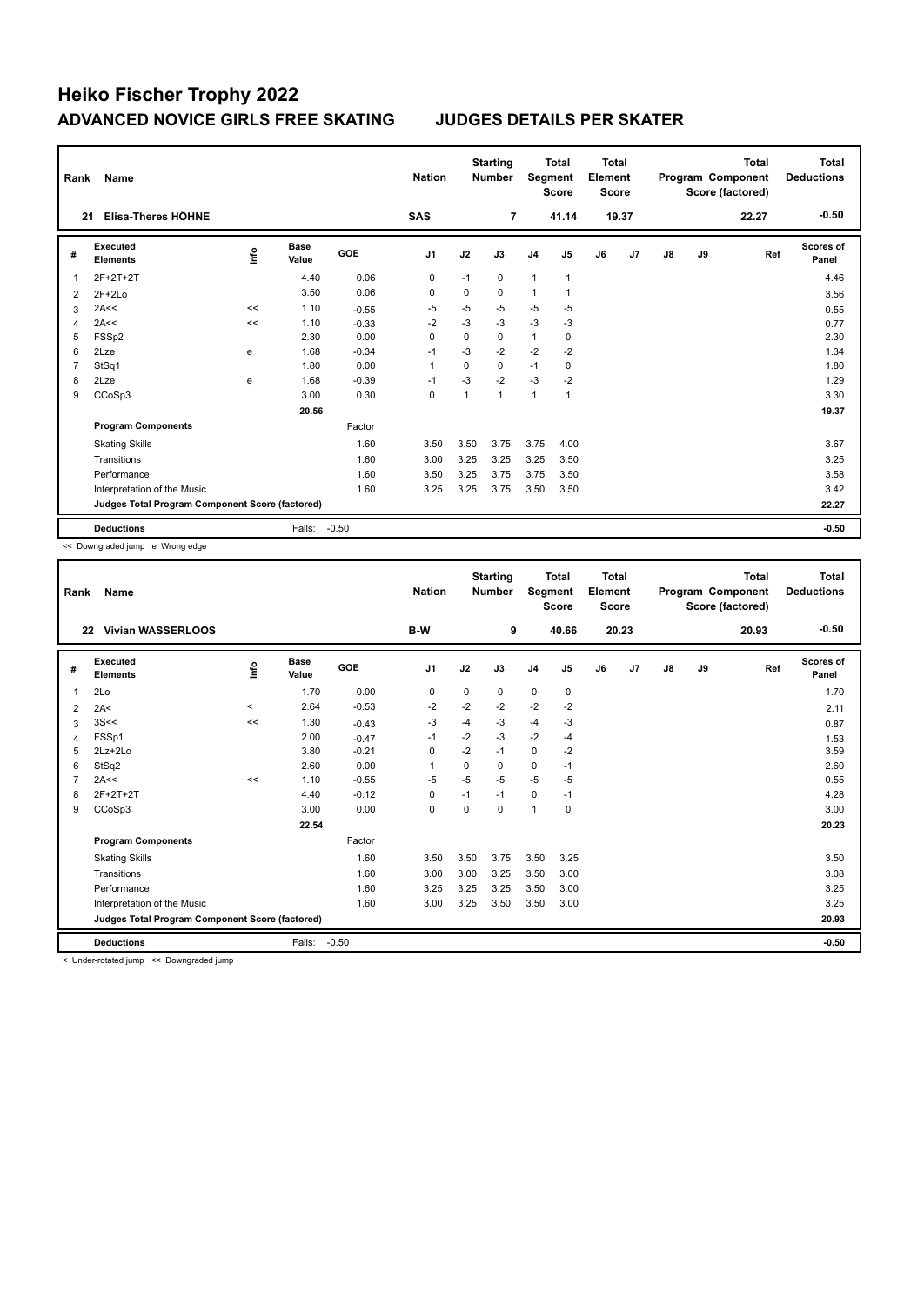| Rank | Name                                            |                     |                      |         | <b>Nation</b>  |      | <b>Starting</b><br><b>Number</b> | Segment        | <b>Total</b><br><b>Score</b> | <b>Total</b><br>Element<br><b>Score</b> |       |               |    | <b>Total</b><br>Program Component<br>Score (factored) | Total<br><b>Deductions</b> |
|------|-------------------------------------------------|---------------------|----------------------|---------|----------------|------|----------------------------------|----------------|------------------------------|-----------------------------------------|-------|---------------|----|-------------------------------------------------------|----------------------------|
|      | Agatha ILZ<br>23                                |                     |                      |         | <b>BAY</b>     |      | $\mathbf{2}$                     |                | 40.17                        |                                         | 19.60 |               |    | 21.07                                                 | $-0.50$                    |
| #    | Executed<br><b>Elements</b>                     | lnfo                | <b>Base</b><br>Value | GOE     | J <sub>1</sub> | J2   | J3                               | J <sub>4</sub> | J <sub>5</sub>               | J6                                      | J7    | $\mathsf{J}8$ | J9 | Ref                                                   | Scores of<br>Panel         |
| 1    | $2F+2Lo<$                                       | $\hat{\phantom{a}}$ | 3.16                 | $-0.30$ | $-1$           | $-2$ | $-1$                             | $-2$           | $-2$                         |                                         |       |               |    |                                                       | 2.86                       |
| 2    | 2Lz!                                            |                     | 2.10                 | $-0.28$ | 0              | $-3$ | $-2$                             | $-1$           | $-1$                         |                                         |       |               |    |                                                       | 1.82                       |
| 3    | FSSp3                                           |                     | 2.60                 | 0.00    | 0              | 0    | 0                                | 0              | 0                            |                                         |       |               |    |                                                       | 2.60                       |
| 4    | 1A                                              |                     | 1.10                 | 0.04    | 1              | 0    | 0                                | 0              | $\overline{1}$               |                                         |       |               |    |                                                       | 1.14                       |
| 5    | $2F+2Lo$                                        |                     | 3.50                 | $-0.30$ | $-2$           | $-3$ | $-2$                             | $-1$           | $-1$                         |                                         |       |               |    |                                                       | 3.20                       |
| 6    | 2Lz!                                            |                     | 2.10                 | $-1.05$ | $-5$           | $-5$ | $-5$                             | $-5$           | -5                           |                                         |       |               |    |                                                       | 1.05                       |
| 7    | StSq2                                           |                     | 2.60                 | 0.00    | 1              | $-1$ | $-1$                             | $\mathbf 0$    | 1                            |                                         |       |               |    |                                                       | 2.60                       |
| 8    | 2S                                              |                     | 1.30                 | 0.13    | 1              | 1    | $\Omega$                         | $\mathbf{1}$   | $\overline{1}$               |                                         |       |               |    |                                                       | 1.43                       |
| 9    | CCoSp3                                          |                     | 3.00                 | $-0.10$ | $-1$           | 0    | $\mathbf 0$                      | $-1$           | 0                            |                                         |       |               |    |                                                       | 2.90                       |
|      |                                                 |                     | 21.46                |         |                |      |                                  |                |                              |                                         |       |               |    |                                                       | 19.60                      |
|      | <b>Program Components</b>                       |                     |                      | Factor  |                |      |                                  |                |                              |                                         |       |               |    |                                                       |                            |
|      | <b>Skating Skills</b>                           |                     |                      | 1.60    | 3.25           | 3.50 | 3.75                             | 3.50           | 3.50                         |                                         |       |               |    |                                                       | 3.50                       |
|      | Transitions                                     |                     |                      | 1.60    | 3.00           | 3.25 | 3.25                             | 3.25           | 3.50                         |                                         |       |               |    |                                                       | 3.25                       |
|      | Performance                                     |                     |                      | 1.60    | 3.25           | 3.25 | 3.50                             | 3.25           | 3.25                         |                                         |       |               |    |                                                       | 3.25                       |
|      | Interpretation of the Music                     |                     |                      | 1.60    | 3.00           | 3.25 | 3.50                             | 3.25           | 2.75                         |                                         |       |               |    |                                                       | 3.17                       |
|      | Judges Total Program Component Score (factored) |                     |                      |         |                |      |                                  |                |                              |                                         |       |               |    |                                                       | 21.07                      |
|      | <b>Deductions</b>                               |                     | Falls:               | $-0.50$ |                |      |                                  |                |                              |                                         |       |               |    |                                                       | $-0.50$                    |

< Under-rotated jump ! Not clear edge

| Rank | Name                                            |         |               |         | <b>Nation</b>  |          | <b>Starting</b><br><b>Number</b> | Segment        | <b>Total</b><br><b>Score</b> | <b>Total</b><br>Element<br><b>Score</b> |       |               |    | <b>Total</b><br>Program Component<br>Score (factored) | <b>Total</b><br><b>Deductions</b> |
|------|-------------------------------------------------|---------|---------------|---------|----------------|----------|----------------------------------|----------------|------------------------------|-----------------------------------------|-------|---------------|----|-------------------------------------------------------|-----------------------------------|
|      | Anna-Angela MINNA<br>24                         |         |               |         | B-W            |          | 13                               |                | 39.80                        |                                         | 15.50 |               |    | 24.80                                                 | $-0.50$                           |
| #    | Executed<br><b>Elements</b>                     | lnfo    | Base<br>Value | GOE     | J <sub>1</sub> | J2       | J3                               | J <sub>4</sub> | J5                           | J6                                      | J7    | $\mathsf{J}8$ | J9 | Ref                                                   | Scores of<br>Panel                |
| 1    | 2A<<                                            | <<      | 1.10          | $-0.55$ | -5             | $-5$     | $-5$                             | $-5$           | $-5$                         |                                         |       |               |    |                                                       | 0.55                              |
| 2    | 2F                                              |         | 1.80          | 0.00    | $\mathbf{1}$   | $\Omega$ | 0                                | $\mathbf 0$    | 0                            |                                         |       |               |    |                                                       | 1.80                              |
| 3    | $2F+2T<$                                        | $\,<\,$ | 2.84          | $-0.36$ | $-2$           | $-2$     | $-2$                             | $-2$           | $-1$                         |                                         |       |               |    |                                                       | 2.48                              |
| 4    | CCoSp2                                          |         | 2.50          | 0.08    | $\mathbf{1}$   | $\Omega$ | $\Omega$                         | $\overline{1}$ | 0                            |                                         |       |               |    |                                                       | 2.58                              |
| 5    | StSq1                                           |         | 1.80          | $-0.18$ | $-1$           | $-1$     | $-1$                             | $-1$           | $-1$                         |                                         |       |               |    |                                                       | 1.62                              |
| 6    | 2Lzq+1Eu+2S<                                    | $\,<\,$ | 3.64          | $-0.63$ | $-2$           | $-3$     | $-3$                             | $-4$           | -3                           |                                         |       |               |    |                                                       | 3.01                              |
|      | 2Loq                                            | q       | 1.70          | $-0.34$ | $-2$           | $-2$     | $-2$                             | $-2$           | $-2$                         |                                         |       |               |    |                                                       | 1.36                              |
| 8    | 2Lz                                             |         | 2.10          | 0.00    | $\mathbf{1}$   | $\Omega$ | $\Omega$                         | $\mathbf 0$    | $\mathbf 0$                  |                                         |       |               |    |                                                       | 2.10                              |
| 9    | FCSSp                                           |         | 0.00          | 0.00    |                |          |                                  |                |                              |                                         |       |               |    |                                                       | 0.00                              |
|      |                                                 |         | 17.48         |         |                |          |                                  |                |                              |                                         |       |               |    |                                                       | 15.50                             |
|      | <b>Program Components</b>                       |         |               | Factor  |                |          |                                  |                |                              |                                         |       |               |    |                                                       |                                   |
|      | <b>Skating Skills</b>                           |         |               | 1.60    | 3.75           | 4.00     | 4.00                             | 3.50           | 3.75                         |                                         |       |               |    |                                                       | 3.83                              |
|      | Transitions                                     |         |               | 1.60    | 3.75           | 3.75     | 3.50                             | 3.50           | 4.00                         |                                         |       |               |    |                                                       | 3.67                              |
|      | Performance                                     |         |               | 1.60    | 4.00           | 4.00     | 4.00                             | 3.25           | 4.00                         |                                         |       |               |    |                                                       | 4.00                              |
|      | Interpretation of the Music                     |         |               | 1.60    | 4.00           | 4.00     | 4.00                             | 3.25           | 4.50                         |                                         |       |               |    |                                                       | 4.00                              |
|      | Judges Total Program Component Score (factored) |         |               |         |                |          |                                  |                |                              |                                         |       |               |    |                                                       | 24.80                             |
|      | <b>Deductions</b>                               |         | Falls:        | $-0.50$ |                |          |                                  |                |                              |                                         |       |               |    |                                                       | $-0.50$                           |

< Under-rotated jump << Downgraded jump q Jump landed on the quarter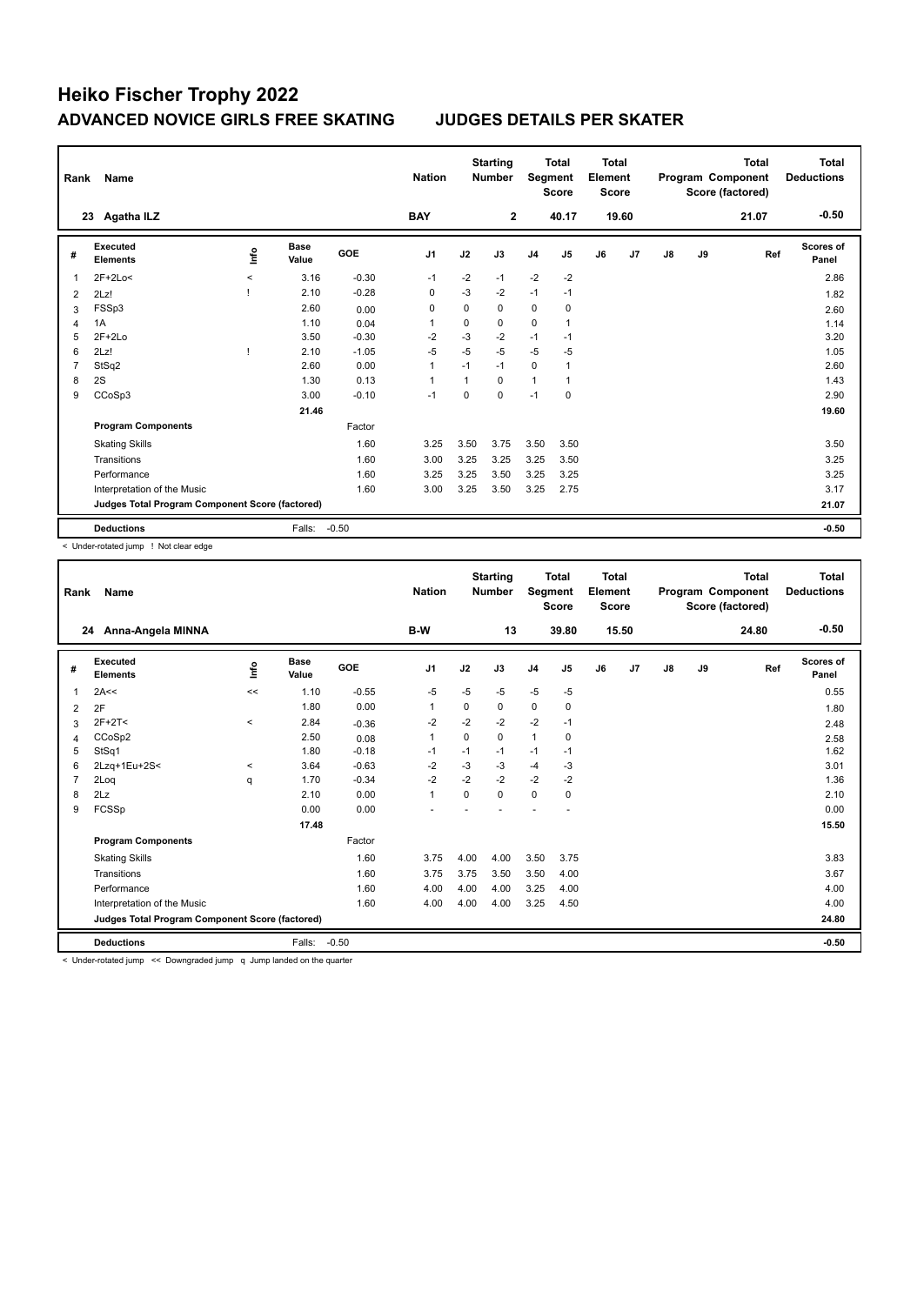| Rank           | Name                                            |      |                      |            | <b>Nation</b>  |              | <b>Starting</b><br><b>Number</b> | Segment        | <b>Total</b><br><b>Score</b> | <b>Total</b><br>Element<br><b>Score</b> |       |    |    | <b>Total</b><br>Program Component<br>Score (factored) | Total<br><b>Deductions</b> |
|----------------|-------------------------------------------------|------|----------------------|------------|----------------|--------------|----------------------------------|----------------|------------------------------|-----------------------------------------|-------|----|----|-------------------------------------------------------|----------------------------|
|                | <b>Sophie NICKEL</b><br>25                      |      |                      |            | B-W            |              | 4                                |                | 38.92                        |                                         | 18.33 |    |    | 21.59                                                 | $-1.00$                    |
| #              | <b>Executed</b><br><b>Elements</b>              | lnfo | <b>Base</b><br>Value | <b>GOE</b> | J <sub>1</sub> | J2           | J3                               | J <sub>4</sub> | J <sub>5</sub>               | J6                                      | J7    | J8 | J9 | Ref                                                   | Scores of<br>Panel         |
| 1              | $2Lz+2T$                                        |      | 3.40                 | 0.00       | $\mathbf 0$    | $-1$         | $\mathbf 0$                      | 0              | $\mathbf{1}$                 |                                         |       |    |    |                                                       | 3.40                       |
| 2              | 2Lo                                             |      | 1.70                 | 0.17       | $\overline{1}$ | $\mathbf{1}$ | $\mathbf{1}$                     | 0              | $\mathbf{1}$                 |                                         |       |    |    |                                                       | 1.87                       |
| 3              | 2A<<                                            | <<   | 1.10                 | $-0.55$    | $-5$           | $-5$         | $-5$                             | $-5$           | -5                           |                                         |       |    |    |                                                       | 0.55                       |
| 4              | CCoSp3                                          |      | 3.00                 | 0.10       | 0              | $\mathbf 0$  | $\mathbf{1}$                     | $\mathbf{1}$   | $-1$                         |                                         |       |    |    |                                                       | 3.10                       |
| 5              | StSq1                                           |      | 1.80                 | 0.12       | -1             | 0            | 1                                | 0              | $\mathbf{1}$                 |                                         |       |    |    |                                                       | 1.92                       |
| 6              | 2Lo                                             |      | 1.70                 | $-0.51$    | $-3$           | $-3$         | $-3$                             | $-2$           | $-3$                         |                                         |       |    |    |                                                       | 1.19                       |
| $\overline{7}$ | 2S+1Eu+2S                                       |      | 3.10                 | 0.00       | $\Omega$       | $\Omega$     | 0                                | 0              | 0                            |                                         |       |    |    |                                                       | 3.10                       |
| 8              | 2F                                              |      | 1.80                 | $-0.90$    | $-5$           | $-5$         | $-5$                             | $-5$           | $-5$                         |                                         |       |    |    |                                                       | 0.90                       |
| 9              | FCSp2                                           |      | 2.30                 | 0.00       | 0              | 0            | $\Omega$                         | 0              | 0                            |                                         |       |    |    |                                                       | 2.30                       |
|                |                                                 |      | 19.90                |            |                |              |                                  |                |                              |                                         |       |    |    |                                                       | 18.33                      |
|                | <b>Program Components</b>                       |      |                      | Factor     |                |              |                                  |                |                              |                                         |       |    |    |                                                       |                            |
|                | <b>Skating Skills</b>                           |      |                      | 1.60       | 3.25           | 3.50         | 3.75                             | 3.50           | 4.00                         |                                         |       |    |    |                                                       | 3.58                       |
|                | Transitions                                     |      |                      | 1.60       | 3.00           | 3.25         | 3.25                             | 3.50           | 3.75                         |                                         |       |    |    |                                                       | 3.33                       |
|                | Performance                                     |      |                      | 1.60       | 3.25           | 3.00         | 3.50                             | 3.25           | 3.75                         |                                         |       |    |    |                                                       | 3.33                       |
|                | Interpretation of the Music                     |      |                      | 1.60       | 3.00           | 3.00         | 3.50                             | 3.25           | 3.75                         |                                         |       |    |    |                                                       | 3.25                       |
|                | Judges Total Program Component Score (factored) |      |                      |            |                |              |                                  |                |                              |                                         |       |    |    |                                                       | 21.59                      |
|                | <b>Deductions</b>                               |      | Falls:               | $-1.00$    |                |              |                                  |                |                              |                                         |       |    |    |                                                       | $-1.00$                    |

<< Downgraded jump

| Rank | Name                                            |      |                      |         | <b>Nation</b>  |          | <b>Starting</b><br><b>Number</b> | Segment        | <b>Total</b><br><b>Score</b> | <b>Total</b><br>Element<br><b>Score</b> |       |    |    | <b>Total</b><br>Program Component<br>Score (factored) | <b>Total</b><br><b>Deductions</b> |
|------|-------------------------------------------------|------|----------------------|---------|----------------|----------|----------------------------------|----------------|------------------------------|-----------------------------------------|-------|----|----|-------------------------------------------------------|-----------------------------------|
|      | <b>Eloa-Sophie UNGER</b><br>26                  |      |                      |         | <b>BER</b>     |          | 5                                |                | 38.76                        |                                         | 18.45 |    |    | 20.81                                                 | $-0.50$                           |
| #    | Executed<br><b>Elements</b>                     | Info | <b>Base</b><br>Value | GOE     | J <sub>1</sub> | J2       | J3                               | J <sub>4</sub> | J <sub>5</sub>               | J6                                      | J7    | J8 | J9 | Ref                                                   | <b>Scores of</b><br>Panel         |
| 1    | 2Lo+1Eu+2S                                      |      | 3.50                 | $-0.11$ | $-1$           | $-1$     | $-1$                             | $\mathbf 0$    | 0                            |                                         |       |    |    |                                                       | 3.39                              |
| 2    | $2Lz+2T$                                        |      | 3.40                 | $-0.07$ | 0              | $-1$     | $-1$                             | 0              |                              |                                         |       |    |    |                                                       | 3.33                              |
| 3    | 2A<<                                            | <<   | 1.10                 | $-0.55$ | $-5$           | $-5$     | -5                               | $-5$           | $-5$                         |                                         |       |    |    |                                                       | 0.55                              |
| 4    | 2F                                              |      | 1.80                 | $-0.54$ | $-2$           | $-3$     | $-3$                             | $-3$           | $-3$                         |                                         |       |    |    |                                                       | 1.26                              |
| 5    | CCoSp3                                          |      | 3.00                 | 0.00    | 0              | 0        | 0                                | 0              | 0                            |                                         |       |    |    |                                                       | 3.00                              |
| 6    | 2F                                              |      | 1.80                 | 0.00    | $-1$           | 0        | $\Omega$                         | $\mathbf 0$    | 0                            |                                         |       |    |    |                                                       | 1.80                              |
|      | FCSSp1V                                         |      | 1.43                 | 0.00    | 0              | $\Omega$ | $\Omega$                         | 0              | 0                            |                                         |       |    |    |                                                       | 1.43                              |
| 8    | StSq1                                           |      | 1.80                 | 0.00    | $\mathbf 0$    | 0        | $\Omega$                         | $\mathbf 0$    |                              |                                         |       |    |    |                                                       | 1.80                              |
| 9    | 2Lz!                                            |      | 2.10                 | $-0.21$ | $-1$           | $-1$     | $-1$                             | 0              | $-1$                         |                                         |       |    |    |                                                       | 1.89                              |
|      |                                                 |      | 19.93                |         |                |          |                                  |                |                              |                                         |       |    |    |                                                       | 18.45                             |
|      | <b>Program Components</b>                       |      |                      | Factor  |                |          |                                  |                |                              |                                         |       |    |    |                                                       |                                   |
|      | <b>Skating Skills</b>                           |      |                      | 1.60    | 3.25           | 3.50     | 3.25                             | 3.50           | 3.50                         |                                         |       |    |    |                                                       | 3.42                              |
|      | Transitions                                     |      |                      | 1.60    | 2.75           | 3.00     | 3.00                             | 3.50           | 3.50                         |                                         |       |    |    |                                                       | 3.17                              |
|      | Performance                                     |      |                      | 1.60    | 3.00           | 3.00     | 3.25                             | 3.25           | 4.00                         |                                         |       |    |    |                                                       | 3.17                              |
|      | Interpretation of the Music                     |      |                      | 1.60    | 2.75           | 3.00     | 3.25                             | 3.50           | 3.50                         |                                         |       |    |    |                                                       | 3.25                              |
|      | Judges Total Program Component Score (factored) |      |                      |         |                |          |                                  |                |                              |                                         |       |    |    |                                                       | 20.81                             |
|      | <b>Deductions</b>                               |      | Falls:               | $-0.50$ |                |          |                                  |                |                              |                                         |       |    |    |                                                       | $-0.50$                           |

<< Downgraded jump ! Not clear edge